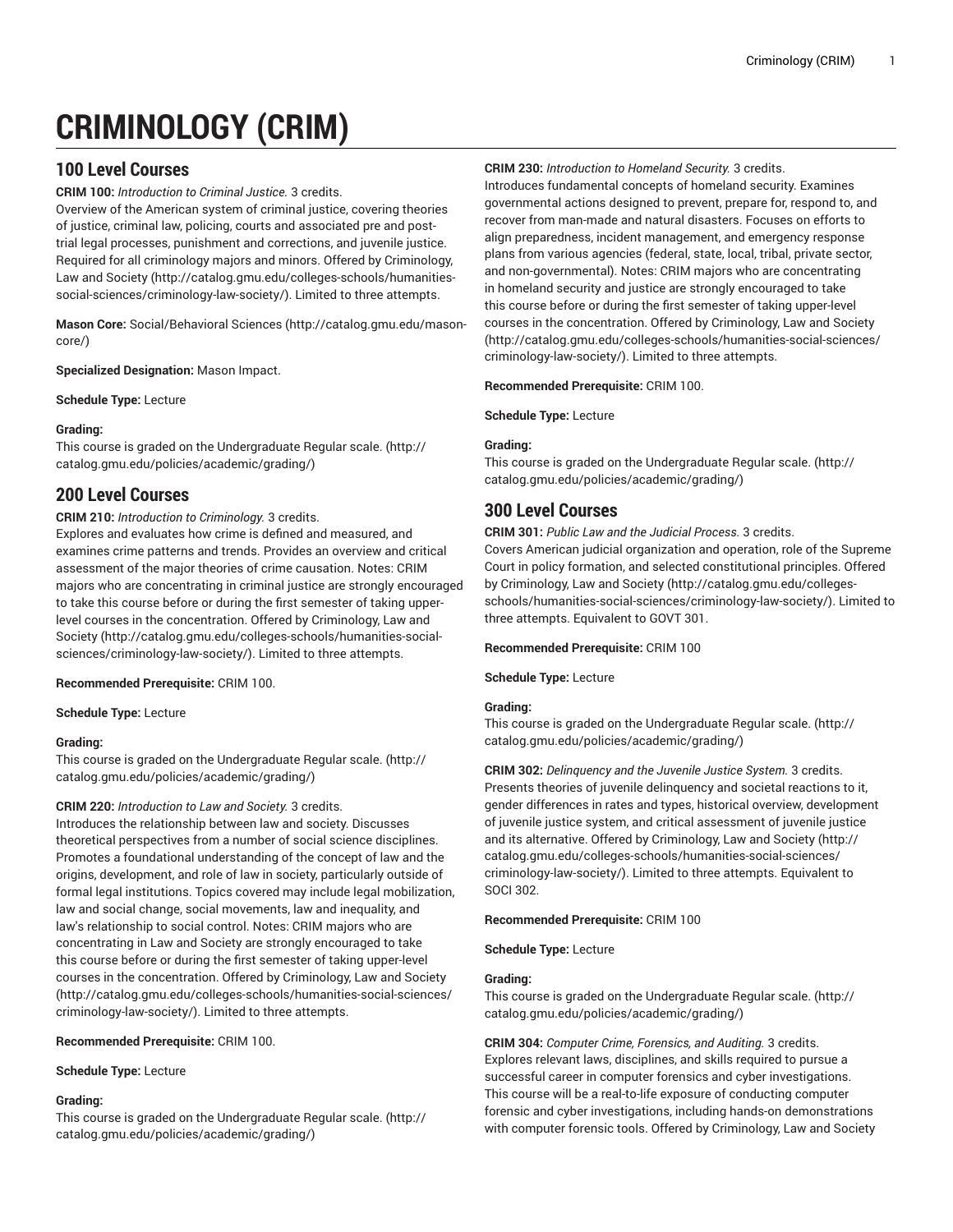([http://catalog.gmu.edu/colleges-schools/humanities-social-sciences/](http://catalog.gmu.edu/colleges-schools/humanities-social-sciences/criminology-law-society/) [criminology-law-society/](http://catalog.gmu.edu/colleges-schools/humanities-social-sciences/criminology-law-society/)). Limited to three attempts.

**Recommended Prerequisite:** IT 103 or IT 104.

**Schedule Type:** Lecture

### **Grading:**

This course is graded on the [Undergraduate](http://catalog.gmu.edu/policies/academic/grading/) Regular scale. ([http://](http://catalog.gmu.edu/policies/academic/grading/) [catalog.gmu.edu/policies/academic/grading/\)](http://catalog.gmu.edu/policies/academic/grading/)

#### **CRIM 305:** *Crime and Crime Policy.* 3 credits.

Examines the development of crime policy, including the influence of crime trends, politics, public opinion, media, criminological theory, and empirical research. Considers the effectiveness of crime policy. Offered by [Criminology,](http://catalog.gmu.edu/colleges-schools/humanities-social-sciences/criminology-law-society/) Law and Society [\(http://catalog.gmu.edu/colleges](http://catalog.gmu.edu/colleges-schools/humanities-social-sciences/criminology-law-society/)[schools/humanities-social-sciences/criminology-law-society/\)](http://catalog.gmu.edu/colleges-schools/humanities-social-sciences/criminology-law-society/). Limited to three attempts.

#### **Recommended Prerequisite:** CRIM 100

**Schedule Type:** Lecture

#### **Grading:**

This course is graded on the [Undergraduate](http://catalog.gmu.edu/policies/academic/grading/) Regular scale. ([http://](http://catalog.gmu.edu/policies/academic/grading/) [catalog.gmu.edu/policies/academic/grading/\)](http://catalog.gmu.edu/policies/academic/grading/)

### **CRIM 306:** *Criminal Justice Ethics.* 3 credits.

Analyzes ethical principles relevant for those working in criminal justice. Required for all criminology majors. Offered by [Criminology,](http://catalog.gmu.edu/colleges-schools/humanities-social-sciences/criminology-law-society/) Law and [Society \(http://catalog.gmu.edu/colleges-schools/humanities-social](http://catalog.gmu.edu/colleges-schools/humanities-social-sciences/criminology-law-society/)[sciences/criminology-law-society/](http://catalog.gmu.edu/colleges-schools/humanities-social-sciences/criminology-law-society/)). Limited to three attempts.

## **Recommended Prerequisite:** CRIM 100.

**Schedule Type:** Lecture

#### **Grading:**

This course is graded on the [Undergraduate](http://catalog.gmu.edu/policies/academic/grading/) Regular scale. ([http://](http://catalog.gmu.edu/policies/academic/grading/) [catalog.gmu.edu/policies/academic/grading/\)](http://catalog.gmu.edu/policies/academic/grading/)

### **CRIM 307:** *Social Inequality, Crime, and Justice.* 3 credits.

Explores the significance of social inequality (especially race and gender inequality) for several crime and criminal justice issues. Examines variations in criminal offending and victimization, and explores disparities in criminal justice processing. Offered by [Criminology,](http://catalog.gmu.edu/colleges-schools/humanities-social-sciences/criminology-law-society/) Law and Society ([http://catalog.gmu.edu/colleges-schools/humanities-social-sciences/](http://catalog.gmu.edu/colleges-schools/humanities-social-sciences/criminology-law-society/) [criminology-law-society/](http://catalog.gmu.edu/colleges-schools/humanities-social-sciences/criminology-law-society/)). Limited to three attempts.

### **Recommended Prerequisite:** CRIM 100

**Schedule Type:** Lecture

#### **Grading:**

This course is graded on the [Undergraduate](http://catalog.gmu.edu/policies/academic/grading/) Regular scale. ([http://](http://catalog.gmu.edu/policies/academic/grading/) [catalog.gmu.edu/policies/academic/grading/\)](http://catalog.gmu.edu/policies/academic/grading/)

### **CRIM 308:** *Human Rights and Justice.* 3 credits.

Studies the norms, laws, and systems for the promotion and protection of human rights. Provides a foundation for understanding historical, legal, political, economic, and ethical aspects of human rights. Examines ideological and cultural perspectives, sources of violations, the United Nations, regional and national mechanisms, special issues (e.g., women, torture, children, minorities), and the role of nongovernmental organizations. Offered by [Criminology,](http://catalog.gmu.edu/colleges-schools/humanities-social-sciences/criminology-law-society/) Law and Society ([http://](http://catalog.gmu.edu/colleges-schools/humanities-social-sciences/criminology-law-society/)

[catalog.gmu.edu/colleges-schools/humanities-social-sciences/](http://catalog.gmu.edu/colleges-schools/humanities-social-sciences/criminology-law-society/) [criminology-law-society/\)](http://catalog.gmu.edu/colleges-schools/humanities-social-sciences/criminology-law-society/). Limited to three attempts.

#### **Recommended Prerequisite:** CRIM 100

**Schedule Type:** Lecture

## **Grading:**

This course is graded on the [Undergraduate](http://catalog.gmu.edu/policies/academic/grading/) Regular scale. ([http://](http://catalog.gmu.edu/policies/academic/grading/) [catalog.gmu.edu/policies/academic/grading/](http://catalog.gmu.edu/policies/academic/grading/))

**CRIM 310:** *Introduction to the Intelligence Community.* 3 credits. Introduces students to the structure, function, and process of the intelligence community including the basic skills in writing, research, and presentation used in intelligence analysis. Required for all intelligence analysis minors. Offered by [Criminology,](http://catalog.gmu.edu/colleges-schools/humanities-social-sciences/criminology-law-society/) Law and Society ([http://](http://catalog.gmu.edu/colleges-schools/humanities-social-sciences/criminology-law-society/) [catalog.gmu.edu/colleges-schools/humanities-social-sciences/](http://catalog.gmu.edu/colleges-schools/humanities-social-sciences/criminology-law-society/) [criminology-law-society/\)](http://catalog.gmu.edu/colleges-schools/humanities-social-sciences/criminology-law-society/). Limited to three attempts.

#### **Schedule Type:** Lecture

#### **Grading:**

This course is graded on the [Undergraduate](http://catalog.gmu.edu/policies/academic/grading/) Regular scale. ([http://](http://catalog.gmu.edu/policies/academic/grading/) [catalog.gmu.edu/policies/academic/grading/](http://catalog.gmu.edu/policies/academic/grading/))

### **CRIM 312:** *Intelligence Analysis Techniques.* 3 credits.

Introduces the key analytical techniques used by entry-level analysts In the Intelligence community. Offered by [Criminology,](http://catalog.gmu.edu/colleges-schools/humanities-social-sciences/criminology-law-society/) Law and Society [\(http://catalog.gmu.edu/colleges-schools/humanities-social-sciences/](http://catalog.gmu.edu/colleges-schools/humanities-social-sciences/criminology-law-society/) [criminology-law-society/\)](http://catalog.gmu.edu/colleges-schools/humanities-social-sciences/criminology-law-society/). Limited to three attempts.

#### **Registration Restrictions:**

Required Prerequisites: CRIM 310<sup>D</sup>, L310, 310<sup>XS</sup> or 310<sup>XP</sup>.

- <sup>D</sup> Requires minimum grade of D.
- XS Requires minimum grade of XS.
- XP Requires minimum grade of XP.

### **Schedule Type:** Lecture

## **Grading:**

This course is graded on the [Undergraduate](http://catalog.gmu.edu/policies/academic/grading/) Regular scale. ([http://](http://catalog.gmu.edu/policies/academic/grading/) [catalog.gmu.edu/policies/academic/grading/](http://catalog.gmu.edu/policies/academic/grading/))

**CRIM 315:** *Research Methods and Analysis in Criminology.* 3 credits. Provides an introduction to research design, methods, and analysis in the field of criminology. Students learn to understand, interpret, and critique quantitative and qualitative research approaches, and become intelligent consumers of research. Notes: This course does not meet the College's IT requirements. Offered by [Criminology,](http://catalog.gmu.edu/colleges-schools/humanities-social-sciences/criminology-law-society/) Law and Society [\(http://catalog.gmu.edu/colleges-schools/humanities-social-sciences/](http://catalog.gmu.edu/colleges-schools/humanities-social-sciences/criminology-law-society/) [criminology-law-society/\)](http://catalog.gmu.edu/colleges-schools/humanities-social-sciences/criminology-law-society/). Limited to three attempts.

**Specialized Designation:** Mason Impact.

**Recommended Prerequisite:** CRIM 100.

**Schedule Type:** Lecture

### **Grading:**

This course is graded on the [Undergraduate](http://catalog.gmu.edu/policies/academic/grading/) Regular scale. ([http://](http://catalog.gmu.edu/policies/academic/grading/) [catalog.gmu.edu/policies/academic/grading/](http://catalog.gmu.edu/policies/academic/grading/))

### **CRIM 320:** *Crime and Place.* 3 credits.

Focuses on the analysis of locations that attract and repel crime, displacement of crime, and identifying and measuring crime concentrations. Offered by [Criminology,](http://catalog.gmu.edu/colleges-schools/humanities-social-sciences/criminology-law-society/) Law and Society [\(http://](http://catalog.gmu.edu/colleges-schools/humanities-social-sciences/criminology-law-society/)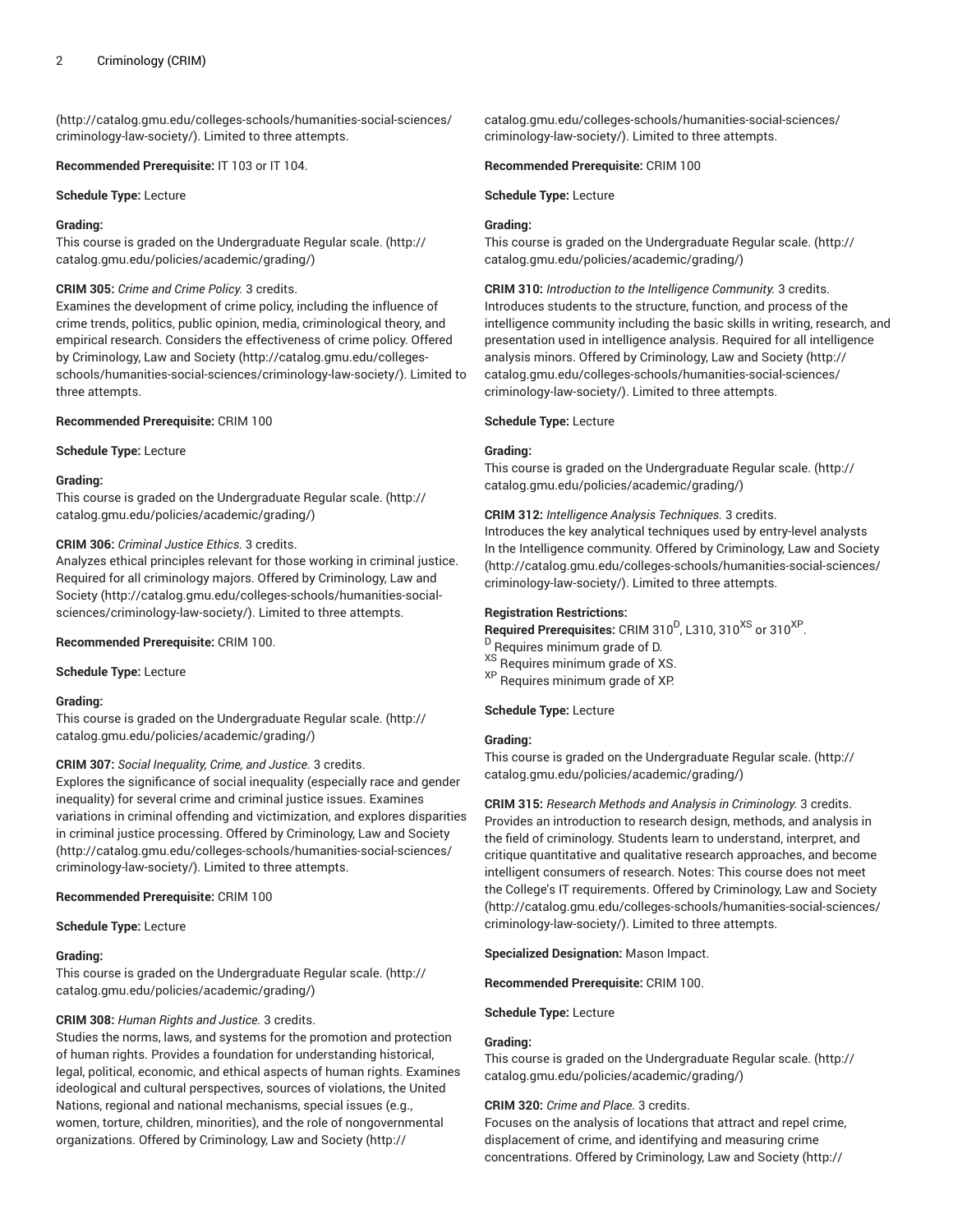[catalog.gmu.edu/colleges-schools/humanities-social-sciences/](http://catalog.gmu.edu/colleges-schools/humanities-social-sciences/criminology-law-society/) [criminology-law-society/](http://catalog.gmu.edu/colleges-schools/humanities-social-sciences/criminology-law-society/)). Limited to three attempts.

## **Recommended Prerequisite:** CRIM 100.

## **Schedule Type:** Lecture

## **Grading:**

This course is graded on the [Undergraduate](http://catalog.gmu.edu/policies/academic/grading/) Regular scale. ([http://](http://catalog.gmu.edu/policies/academic/grading/) [catalog.gmu.edu/policies/academic/grading/\)](http://catalog.gmu.edu/policies/academic/grading/)

## **CRIM 325:** *Hate Crime.* 3 credits.

Provides an introductory understanding of the definitions of hate crime; extremist groups and individuals; reporting, investigation, and prosecution of hate crimes; and hate crime policy and legislation. Offered by [Criminology,](http://catalog.gmu.edu/colleges-schools/humanities-social-sciences/criminology-law-society/) Law and Society [\(http://catalog.gmu.edu/colleges](http://catalog.gmu.edu/colleges-schools/humanities-social-sciences/criminology-law-society/)[schools/humanities-social-sciences/criminology-law-society/\)](http://catalog.gmu.edu/colleges-schools/humanities-social-sciences/criminology-law-society/). Limited to three attempts.

## **Recommended Prerequisite:** CRIM 100.

**Schedule Type:** Lecture

## **Grading:**

This course is graded on the [Undergraduate](http://catalog.gmu.edu/policies/academic/grading/) Regular scale. ([http://](http://catalog.gmu.edu/policies/academic/grading/) [catalog.gmu.edu/policies/academic/grading/\)](http://catalog.gmu.edu/policies/academic/grading/)

## **CRIM 350:** *Counterintelligence.* 3 credits.

Introduces the legal authority, objectives, and guidelines of the counterintelligence discipline. Covers the investigative, defensive, offensive, and collection activities of the counterintelligence function. Notes: Elective course for the Intelligence Analysis minor. Offered by [Criminology,](http://catalog.gmu.edu/colleges-schools/humanities-social-sciences/criminology-law-society/) Law and Society ([http://catalog.gmu.edu/colleges-schools/](http://catalog.gmu.edu/colleges-schools/humanities-social-sciences/criminology-law-society/) [humanities-social-sciences/criminology-law-society/](http://catalog.gmu.edu/colleges-schools/humanities-social-sciences/criminology-law-society/)). Limited to three attempts.

## **Registration Restrictions:**

 $\mathsf{\mathsf{Required} Pre requires:}$  CRIM 310<sup>D</sup>, L310, 310<sup>XS</sup> or 310<sup>XP</sup>. <sup>D</sup> Requires minimum grade of D. XS Requires minimum grade of XS.

XP Requires minimum grade of XP.

## **Schedule Type:** Lecture

## **Grading:**

This course is graded on the [Undergraduate](http://catalog.gmu.edu/policies/academic/grading/) Regular scale. ([http://](http://catalog.gmu.edu/policies/academic/grading/) [catalog.gmu.edu/policies/academic/grading/\)](http://catalog.gmu.edu/policies/academic/grading/)

# **400 Level Courses**

**CRIM 400:** *Applied Criminal Psychology.* 3 credits.

Uses overview of psychological and criminological theories to apply behavioral science theory to practical application in forensic settings. Focuses on analysis of various crime scenes and characteristics of offenders. Offered by [Criminology,](http://catalog.gmu.edu/colleges-schools/humanities-social-sciences/criminology-law-society/) Law and Society [\(http://](http://catalog.gmu.edu/colleges-schools/humanities-social-sciences/criminology-law-society/) [catalog.gmu.edu/colleges-schools/humanities-social-sciences/](http://catalog.gmu.edu/colleges-schools/humanities-social-sciences/criminology-law-society/) [criminology-law-society/](http://catalog.gmu.edu/colleges-schools/humanities-social-sciences/criminology-law-society/)). Limited to three attempts.

## **Schedule Type:** Lecture

# **Grading:**

This course is graded on the [Undergraduate](http://catalog.gmu.edu/policies/academic/grading/) Regular scale. ([http://](http://catalog.gmu.edu/policies/academic/grading/) [catalog.gmu.edu/policies/academic/grading/\)](http://catalog.gmu.edu/policies/academic/grading/)

# **CRIM 401:** *Policing in America.* 3 credits.

Fundamental issues relevant to contemporary public policing in America: role and history of police; impact on crime, disorder, and other social problems; discretion and its control; moral hazards; police legitimacy and public support; police culture and the police organization; and community policing. Offered by [Criminology,](http://catalog.gmu.edu/colleges-schools/humanities-social-sciences/criminology-law-society/) Law and Society [\(http://](http://catalog.gmu.edu/colleges-schools/humanities-social-sciences/criminology-law-society/) [catalog.gmu.edu/colleges-schools/humanities-social-sciences/](http://catalog.gmu.edu/colleges-schools/humanities-social-sciences/criminology-law-society/) [criminology-law-society/\)](http://catalog.gmu.edu/colleges-schools/humanities-social-sciences/criminology-law-society/). Limited to three attempts.

### **Recommended Prerequisite:** CRIM 100

**Schedule Type:** Lecture

## **Grading:**

This course is graded on the [Undergraduate](http://catalog.gmu.edu/policies/academic/grading/) Regular scale. ([http://](http://catalog.gmu.edu/policies/academic/grading/) [catalog.gmu.edu/policies/academic/grading/](http://catalog.gmu.edu/policies/academic/grading/))

## **CRIM 402:** *Punishment and Corrections.* 3 credits.

Covers theories on forms of punishment systems; punishment and corrections as a product of historical, cultural, and political changes; differences by race and gender in punishment and corrections; problems of social control and violence in prisons; alternative rehabilitation; and community prevention strategies. Offered by [Criminology,](http://catalog.gmu.edu/colleges-schools/humanities-social-sciences/criminology-law-society/) Law and [Society](http://catalog.gmu.edu/colleges-schools/humanities-social-sciences/criminology-law-society/) ([http://catalog.gmu.edu/colleges-schools/humanities-social](http://catalog.gmu.edu/colleges-schools/humanities-social-sciences/criminology-law-society/)[sciences/criminology-law-society/\)](http://catalog.gmu.edu/colleges-schools/humanities-social-sciences/criminology-law-society/). Limited to three attempts.

## **Recommended Prerequisite:** CRIM 100

## **Schedule Type:** Lecture

## **Grading:**

This course is graded on the [Undergraduate](http://catalog.gmu.edu/policies/academic/grading/) Regular scale. ([http://](http://catalog.gmu.edu/policies/academic/grading/) [catalog.gmu.edu/policies/academic/grading/](http://catalog.gmu.edu/policies/academic/grading/))

## **CRIM 403:** *Community Corrections.* 3 credits.

Studies the purposes and goals of community-based corrections and its various components, including pretrial diversion, probation, parole, and emerging alternatives to traditional incarceration. Addresses issues related to offenders returning to the community and critical issues facing jails, community corrections, and the management of offenders in community settings. Examines the role of community corrections within the broader correctional system. Offered by [Criminology,](http://catalog.gmu.edu/colleges-schools/humanities-social-sciences/criminology-law-society/) Law and Society [\(http://catalog.gmu.edu/colleges-schools/humanities-social-sciences/](http://catalog.gmu.edu/colleges-schools/humanities-social-sciences/criminology-law-society/) [criminology-law-society/\)](http://catalog.gmu.edu/colleges-schools/humanities-social-sciences/criminology-law-society/). Limited to three attempts.

**Recommended Prerequisite:** CRIM 100

### **Schedule Type:** Lecture

## **Grading:**

This course is graded on the [Undergraduate](http://catalog.gmu.edu/policies/academic/grading/) Regular scale. ([http://](http://catalog.gmu.edu/policies/academic/grading/) [catalog.gmu.edu/policies/academic/grading/](http://catalog.gmu.edu/policies/academic/grading/))

**CRIM 404:** *Crime Victims and Victimization.* 3 credits.

Explores experiences of crime victims, distribution of the risks of victimization, and causes and consequences of victimization. Also considers nature and influence of victim's rights advocates. Offered by [Criminology,](http://catalog.gmu.edu/colleges-schools/humanities-social-sciences/criminology-law-society/) Law and Society ([http://catalog.gmu.edu/colleges-schools/](http://catalog.gmu.edu/colleges-schools/humanities-social-sciences/criminology-law-society/) [humanities-social-sciences/criminology-law-society/\)](http://catalog.gmu.edu/colleges-schools/humanities-social-sciences/criminology-law-society/). Limited to three attempts.

**Recommended Prerequisite:** CRIM 100

**Schedule Type:** Lecture

**Grading:**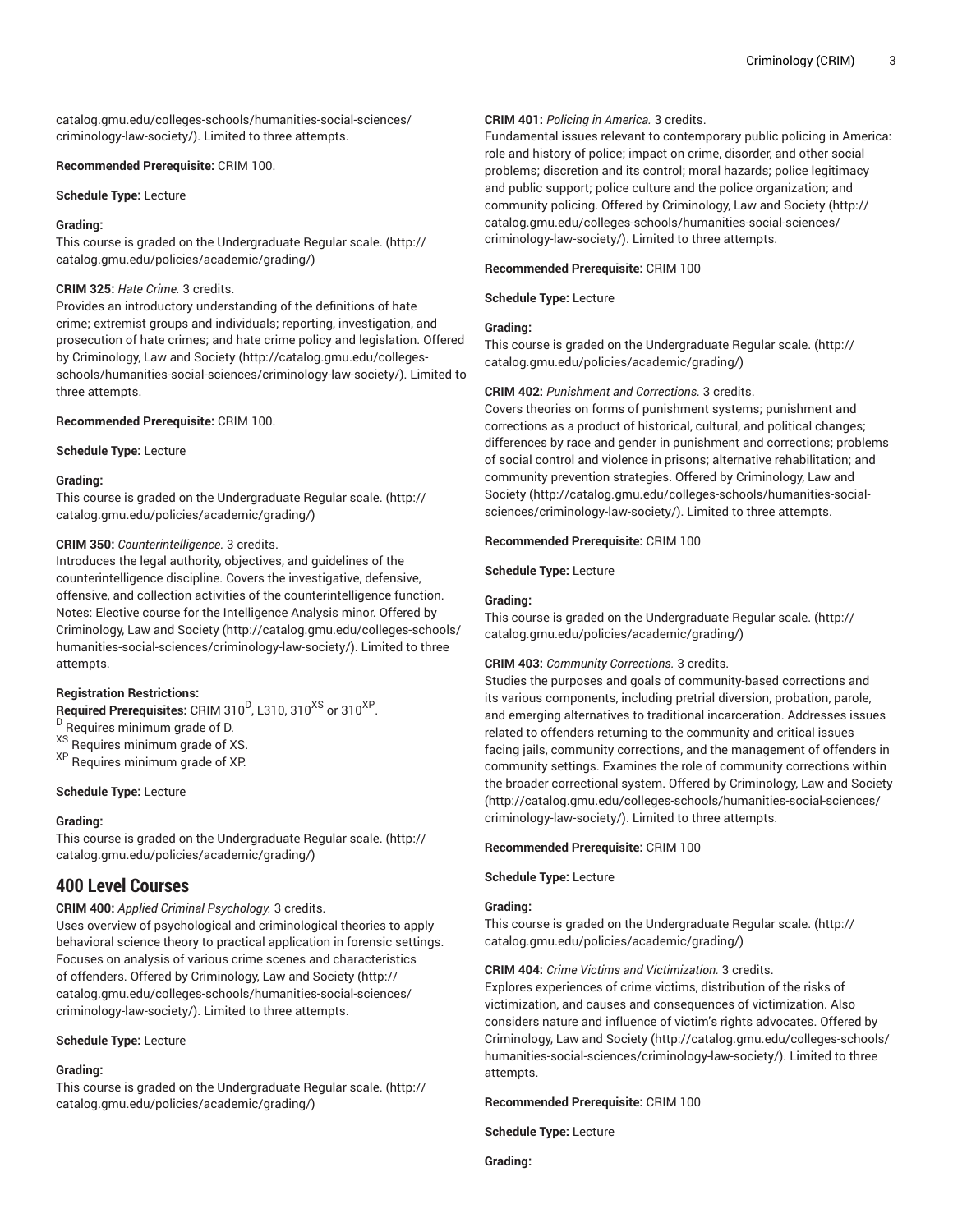This course is graded on the [Undergraduate](http://catalog.gmu.edu/policies/academic/grading/) Regular scale. ([http://](http://catalog.gmu.edu/policies/academic/grading/) [catalog.gmu.edu/policies/academic/grading/\)](http://catalog.gmu.edu/policies/academic/grading/)

### **CRIM 405:** *Law and Justice around the World.* 3 credits.

Comparative inquiry into the models of legal and justice systems around the world. Considers how social and legal norms are created, and how different societies exercise powers of social control. Evaluates justice models in action, including law and courts, policing, corrections, and juvenile justice. Offered by [Criminology,](http://catalog.gmu.edu/colleges-schools/humanities-social-sciences/criminology-law-society/) Law and Society ([http://](http://catalog.gmu.edu/colleges-schools/humanities-social-sciences/criminology-law-society/) [catalog.gmu.edu/colleges-schools/humanities-social-sciences/](http://catalog.gmu.edu/colleges-schools/humanities-social-sciences/criminology-law-society/) [criminology-law-society/](http://catalog.gmu.edu/colleges-schools/humanities-social-sciences/criminology-law-society/)). Limited to three attempts.

**Mason Core:** [Global Understanding](http://catalog.gmu.edu/mason-core/) ([http://catalog.gmu.edu/mason](http://catalog.gmu.edu/mason-core/)[core/\)](http://catalog.gmu.edu/mason-core/)

**Recommended Prerequisite:** CRIM 100

**Schedule Type:** Lecture

### **Grading:**

This course is graded on the [Undergraduate](http://catalog.gmu.edu/policies/academic/grading/) Regular scale. ([http://](http://catalog.gmu.edu/policies/academic/grading/) [catalog.gmu.edu/policies/academic/grading/\)](http://catalog.gmu.edu/policies/academic/grading/)

## **CRIM 406:** *Family Law and the Justice System.* 3 credits.

Introduction to the elements of family law, and exploration of its influence on American social life and contemporary notions of justice. Topics include marriage and parenting, divorce, custody and support, nontraditional families, and domestic violence. Offered by [Criminology,](http://catalog.gmu.edu/colleges-schools/humanities-social-sciences/criminology-law-society/) [Law and Society](http://catalog.gmu.edu/colleges-schools/humanities-social-sciences/criminology-law-society/) ([http://catalog.gmu.edu/colleges-schools/humanities](http://catalog.gmu.edu/colleges-schools/humanities-social-sciences/criminology-law-society/)[social-sciences/criminology-law-society/\)](http://catalog.gmu.edu/colleges-schools/humanities-social-sciences/criminology-law-society/). Limited to three attempts.

### **Recommended Prerequisite:** CRIM 100

**Schedule Type:** Lecture

### **Grading:**

This course is graded on the [Undergraduate](http://catalog.gmu.edu/policies/academic/grading/) Regular scale. ([http://](http://catalog.gmu.edu/policies/academic/grading/) [catalog.gmu.edu/policies/academic/grading/\)](http://catalog.gmu.edu/policies/academic/grading/)

### **CRIM 407:** *Advanced Topics in Law and Society.* 3 credits.

Provides an in-depth examination of the law's role in social life to deepen students' appreciation of the law in action. Focuses on scholarly research that describes and explains how legal actors, processes, and institutions operate in the world Topics include: theories of legal change, law's relationship to class, gender, and race, and law, culture, and identity. Offered by [Criminology,](http://catalog.gmu.edu/colleges-schools/humanities-social-sciences/criminology-law-society/) Law and Society ([http://catalog.gmu.edu/](http://catalog.gmu.edu/colleges-schools/humanities-social-sciences/criminology-law-society/) [colleges-schools/humanities-social-sciences/criminology-law-society/](http://catalog.gmu.edu/colleges-schools/humanities-social-sciences/criminology-law-society/)). Limited to three attempts.

### **Specialized Designation:** Topic Varies

**Recommended Prerequisite:** CRIM 100 or GOVT 301

### **Schedule Type:** Lecture

### **Grading:**

This course is graded on the [Undergraduate](http://catalog.gmu.edu/policies/academic/grading/) Regular scale. ([http://](http://catalog.gmu.edu/policies/academic/grading/) [catalog.gmu.edu/policies/academic/grading/\)](http://catalog.gmu.edu/policies/academic/grading/)

## **CRIM 408:** *Criminal Courts.* 3 credits.

Studies the workings, advantages, and frailties of criminal courts, and explores whether the system works effectively and efficiently. Offered by [Criminology,](http://catalog.gmu.edu/colleges-schools/humanities-social-sciences/criminology-law-society/) Law and Society ([http://catalog.gmu.edu/colleges-schools/](http://catalog.gmu.edu/colleges-schools/humanities-social-sciences/criminology-law-society/) [humanities-social-sciences/criminology-law-society/](http://catalog.gmu.edu/colleges-schools/humanities-social-sciences/criminology-law-society/)). Limited to three attempts.

#### **Recommended Prerequisite:** CRIM 100 or GOVT 301

**Schedule Type:** Lecture

## **Grading:**

This course is graded on the [Undergraduate](http://catalog.gmu.edu/policies/academic/grading/) Regular scale. ([http://](http://catalog.gmu.edu/policies/academic/grading/) [catalog.gmu.edu/policies/academic/grading/](http://catalog.gmu.edu/policies/academic/grading/))

### **CRIM 409:** *Community Policing.* 3 credits.

Study of community policing, particularly in the United States. Covers history and development of community policing, community relations, problem solving, and issues of organizational change. Offered by [Criminology,](http://catalog.gmu.edu/colleges-schools/humanities-social-sciences/criminology-law-society/) Law and Society ([http://catalog.gmu.edu/colleges-schools/](http://catalog.gmu.edu/colleges-schools/humanities-social-sciences/criminology-law-society/) [humanities-social-sciences/criminology-law-society/\)](http://catalog.gmu.edu/colleges-schools/humanities-social-sciences/criminology-law-society/). Limited to three attempts.

#### **Recommended Prerequisite:** CRIM 100

**Schedule Type:** Lecture

#### **Grading:**

This course is graded on the [Undergraduate](http://catalog.gmu.edu/policies/academic/grading/) Regular scale. ([http://](http://catalog.gmu.edu/policies/academic/grading/) [catalog.gmu.edu/policies/academic/grading/](http://catalog.gmu.edu/policies/academic/grading/))

#### **CRIM 410:** *Criminal Investigations.* 3 credits.

Focuses on criminal investigations and the role of the criminal investigator in the criminal justice system. Offered by [Criminology,](http://catalog.gmu.edu/colleges-schools/humanities-social-sciences/criminology-law-society/) Law [and Society \(http://catalog.gmu.edu/colleges-schools/humanities-social](http://catalog.gmu.edu/colleges-schools/humanities-social-sciences/criminology-law-society/)[sciences/criminology-law-society/\)](http://catalog.gmu.edu/colleges-schools/humanities-social-sciences/criminology-law-society/). Limited to three attempts.

#### **Recommended Prerequisite:** CRIM 100.

### **Schedule Type:** Lecture

### **Grading:**

This course is graded on the [Undergraduate](http://catalog.gmu.edu/policies/academic/grading/) Regular scale. ([http://](http://catalog.gmu.edu/policies/academic/grading/) [catalog.gmu.edu/policies/academic/grading/](http://catalog.gmu.edu/policies/academic/grading/))

## **CRIM 411:** *Innovations in Policing.* 3 credits.

New developments in law enforcement's response to technical, legal, and social change. Examines law enforcement policies and practices in the past and present, and directions for the future. Offered by [Criminology,](http://catalog.gmu.edu/colleges-schools/humanities-social-sciences/criminology-law-society/) [Law and Society](http://catalog.gmu.edu/colleges-schools/humanities-social-sciences/criminology-law-society/) [\(http://catalog.gmu.edu/colleges-schools/humanities](http://catalog.gmu.edu/colleges-schools/humanities-social-sciences/criminology-law-society/)[social-sciences/criminology-law-society/](http://catalog.gmu.edu/colleges-schools/humanities-social-sciences/criminology-law-society/)). Limited to three attempts.

#### **Recommended Prerequisite:** CRIM 100.

**Schedule Type:** Lecture

#### **Grading:**

This course is graded on the [Undergraduate](http://catalog.gmu.edu/policies/academic/grading/) Regular scale. ([http://](http://catalog.gmu.edu/policies/academic/grading/) [catalog.gmu.edu/policies/academic/grading/](http://catalog.gmu.edu/policies/academic/grading/))

#### **CRIM 422:** *Controversial Legal Issues.* 3 credits.

Focuses on the study of law as an institution that continuously interacts with other social institutions at the individual, community, state, and federal levels. Examines how constitutional and statutory laws are interpreted by the courts to determine and define the law through contemporary, controversial, legal issues. Explores how the courts, using the law, resolve today's most controversial issues. Offered by [Criminology,](http://catalog.gmu.edu/colleges-schools/humanities-social-sciences/criminology-law-society/) [Law and Society](http://catalog.gmu.edu/colleges-schools/humanities-social-sciences/criminology-law-society/) [\(http://catalog.gmu.edu/colleges-schools/humanities](http://catalog.gmu.edu/colleges-schools/humanities-social-sciences/criminology-law-society/)[social-sciences/criminology-law-society/](http://catalog.gmu.edu/colleges-schools/humanities-social-sciences/criminology-law-society/)). Limited to three attempts.

#### **Recommended Prerequisite:** CRIM 100

## **Schedule Type:** Lecture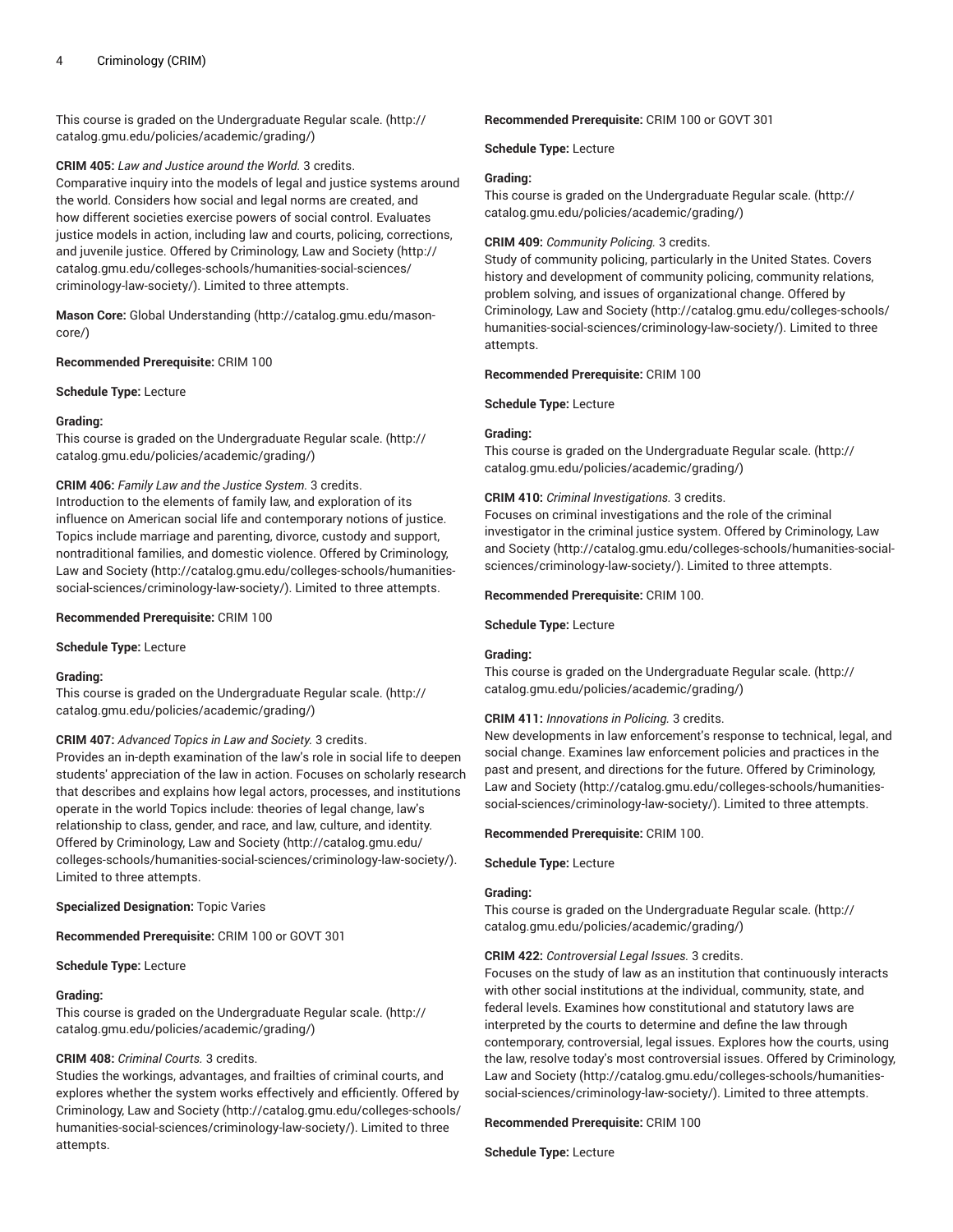## **Grading:**

This course is graded on the [Undergraduate](http://catalog.gmu.edu/policies/academic/grading/) Regular scale. ([http://](http://catalog.gmu.edu/policies/academic/grading/) [catalog.gmu.edu/policies/academic/grading/\)](http://catalog.gmu.edu/policies/academic/grading/)

**CRIM 423:** *Constitutional Law: Civil Rights and Liberties.* 3 credits. Studies First Amendment freedoms of speech, press, assembly, association, and religion; the right to privacy; and Fourteenth Amendment right to equal protection. Offered by [Criminology,](http://catalog.gmu.edu/colleges-schools/humanities-social-sciences/criminology-law-society/) Law and Society ([http://catalog.gmu.edu/colleges-schools/humanities-social-sciences/](http://catalog.gmu.edu/colleges-schools/humanities-social-sciences/criminology-law-society/) [criminology-law-society/](http://catalog.gmu.edu/colleges-schools/humanities-social-sciences/criminology-law-society/)). Limited to three attempts. Equivalent to GOVT 423.

#### **Recommended Prerequisite:** CRIM 100

#### **Schedule Type:** Lecture

## **Grading:**

This course is graded on the [Undergraduate](http://catalog.gmu.edu/policies/academic/grading/) Regular scale. ([http://](http://catalog.gmu.edu/policies/academic/grading/) [catalog.gmu.edu/policies/academic/grading/\)](http://catalog.gmu.edu/policies/academic/grading/)

**CRIM 424:** *Constitutional Law: Criminal Process and Rights.* 3 credits. Studies constitutional law pertaining to the rights of the criminally accused from investigation and evidence through attorney, trial, and punishment stages at federal and state levels. Required for all criminology majors. Offered by [Criminology,](http://catalog.gmu.edu/colleges-schools/humanities-social-sciences/criminology-law-society/) Law and Society ([http://](http://catalog.gmu.edu/colleges-schools/humanities-social-sciences/criminology-law-society/) [catalog.gmu.edu/colleges-schools/humanities-social-sciences/](http://catalog.gmu.edu/colleges-schools/humanities-social-sciences/criminology-law-society/) [criminology-law-society/](http://catalog.gmu.edu/colleges-schools/humanities-social-sciences/criminology-law-society/)). Limited to three attempts.

#### **Recommended Prerequisite:** CRIM 100

**Schedule Type:** Lecture

#### **Grading:**

This course is graded on the [Undergraduate](http://catalog.gmu.edu/policies/academic/grading/) Regular scale. ([http://](http://catalog.gmu.edu/policies/academic/grading/) [catalog.gmu.edu/policies/academic/grading/\)](http://catalog.gmu.edu/policies/academic/grading/)

### **CRIM 425:** *Criminal Justice Management.* 3 credits.

Explains the management function for current and future criminal justice managers. Emphasizes communication, leadership skills, and organizational development. Offered by [Criminology,](http://catalog.gmu.edu/colleges-schools/humanities-social-sciences/criminology-law-society/) Law and Society ([http://catalog.gmu.edu/colleges-schools/humanities-social-sciences/](http://catalog.gmu.edu/colleges-schools/humanities-social-sciences/criminology-law-society/) [criminology-law-society/](http://catalog.gmu.edu/colleges-schools/humanities-social-sciences/criminology-law-society/)). Limited to three attempts.

**Recommended Prerequisite:** D or higher in CRIM 100

#### **Schedule Type:** Lecture

#### **Grading:**

This course is graded on the [Undergraduate](http://catalog.gmu.edu/policies/academic/grading/) Regular scale. ([http://](http://catalog.gmu.edu/policies/academic/grading/) [catalog.gmu.edu/policies/academic/grading/\)](http://catalog.gmu.edu/policies/academic/grading/)

#### **CRIM 430:** *Criminal Law.* 3 credits.

An overview of the definitions and elements of crimes, defense strategies, and the differences in criminal law across states. Offered by [Criminology,](http://catalog.gmu.edu/colleges-schools/humanities-social-sciences/criminology-law-society/) [Law and Society](http://catalog.gmu.edu/colleges-schools/humanities-social-sciences/criminology-law-society/) ([http://catalog.gmu.edu/colleges-schools/humanities](http://catalog.gmu.edu/colleges-schools/humanities-social-sciences/criminology-law-society/)[social-sciences/criminology-law-society/\)](http://catalog.gmu.edu/colleges-schools/humanities-social-sciences/criminology-law-society/). Limited to three attempts.

#### **Recommended Prerequisite:** CRIM 100.

**Schedule Type:** Lecture

### **Grading:**

This course is graded on the [Undergraduate](http://catalog.gmu.edu/policies/academic/grading/) Regular scale. ([http://](http://catalog.gmu.edu/policies/academic/grading/) [catalog.gmu.edu/policies/academic/grading/\)](http://catalog.gmu.edu/policies/academic/grading/)

**CRIM 460:** *Surveillance and Privacy in Contemporary Society.* 3 credits. Philosophical perspectives, historical context, technological developments, and institutional changes that surround controversies about privacy and surveillance in contemporary society. Explores public and private institutions conducting surveillance, how they calculate and manage risk, and legal constraints on surveillance activities. Offered by [Criminology,](http://catalog.gmu.edu/colleges-schools/humanities-social-sciences/criminology-law-society/) Law and Society ([http://catalog.gmu.edu/colleges-schools/](http://catalog.gmu.edu/colleges-schools/humanities-social-sciences/criminology-law-society/) [humanities-social-sciences/criminology-law-society/\)](http://catalog.gmu.edu/colleges-schools/humanities-social-sciences/criminology-law-society/). Limited to three attempts. Equivalent to GOVT 460.

#### **Recommended Prerequisite:** CRIM 100

**Schedule Type:** Lecture

#### **Grading:**

This course is graded on the [Undergraduate](http://catalog.gmu.edu/policies/academic/grading/) Regular scale. ([http://](http://catalog.gmu.edu/policies/academic/grading/) [catalog.gmu.edu/policies/academic/grading/](http://catalog.gmu.edu/policies/academic/grading/))

## **CRIM 462:** *Law Enforcement and Homeland Security.* 3 credits.

Examines the effect of 9/11 on law enforcement organizations in the United States and explores the evolving relationship between the military, federal, state, and local law enforcement agencies in the post-9/11 era. Emphasis on understanding the entire framework of homeland security in the United States and the unique issues faced by local law enforcement. Offered by [Criminology,](http://catalog.gmu.edu/colleges-schools/humanities-social-sciences/criminology-law-society/) Law and Society ([http://catalog.gmu.edu/](http://catalog.gmu.edu/colleges-schools/humanities-social-sciences/criminology-law-society/) [colleges-schools/humanities-social-sciences/criminology-law-society/](http://catalog.gmu.edu/colleges-schools/humanities-social-sciences/criminology-law-society/)). Limited to three attempts.

#### **Recommended Prerequisite:** CRIM 100

**Schedule Type:** Lecture

## **Grading:**

This course is graded on the [Undergraduate](http://catalog.gmu.edu/policies/academic/grading/) Regular scale. ([http://](http://catalog.gmu.edu/policies/academic/grading/) [catalog.gmu.edu/policies/academic/grading/](http://catalog.gmu.edu/policies/academic/grading/))

#### **CRIM 471:** *Prevention and Deterrence of Crime.* 3 credits.

Theoretical and practical strategies for crime prevention and deterrence. Discusses social, environmental, and mechanical developments, police courts, and correctional elements of law enforcement in terms of current effectiveness and future potential for crime prevention. Offered by [Criminology,](http://catalog.gmu.edu/colleges-schools/humanities-social-sciences/criminology-law-society/) Law and Society ([http://catalog.gmu.edu/colleges-schools/](http://catalog.gmu.edu/colleges-schools/humanities-social-sciences/criminology-law-society/) [humanities-social-sciences/criminology-law-society/\)](http://catalog.gmu.edu/colleges-schools/humanities-social-sciences/criminology-law-society/). Limited to three attempts.

**Recommended Prerequisite:** CRIM 100

**Schedule Type:** Lecture

## **Grading:**

This course is graded on the [Undergraduate](http://catalog.gmu.edu/policies/academic/grading/) Regular scale. ([http://](http://catalog.gmu.edu/policies/academic/grading/) [catalog.gmu.edu/policies/academic/grading/](http://catalog.gmu.edu/policies/academic/grading/))

### **CRIM 475:** *Theory and Politics of Terrorism.* 3 credits.

Explores origins of terrorism, tracing development from early states to a modern mode of conflict. Presents national, regional, and global perspectives. Offered by [Criminology,](http://catalog.gmu.edu/colleges-schools/humanities-social-sciences/criminology-law-society/) Law and Society ([http://](http://catalog.gmu.edu/colleges-schools/humanities-social-sciences/criminology-law-society/) [catalog.gmu.edu/colleges-schools/humanities-social-sciences/](http://catalog.gmu.edu/colleges-schools/humanities-social-sciences/criminology-law-society/) [criminology-law-society/\)](http://catalog.gmu.edu/colleges-schools/humanities-social-sciences/criminology-law-society/). Limited to three attempts.

**Recommended Prerequisite:** CRIM 100

**Schedule Type:** Lecture

**Grading:**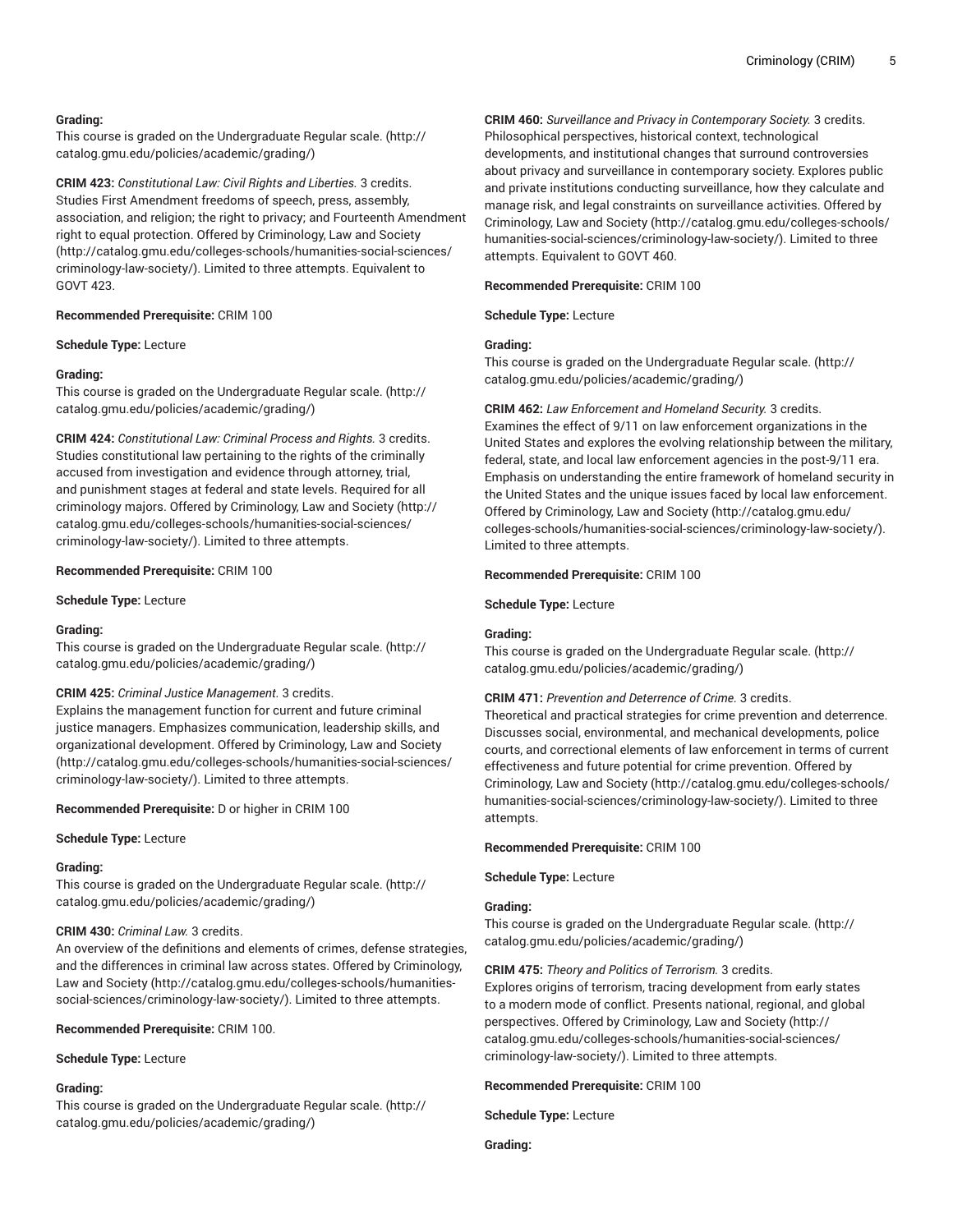This course is graded on the [Undergraduate](http://catalog.gmu.edu/policies/academic/grading/) Regular scale. ([http://](http://catalog.gmu.edu/policies/academic/grading/) [catalog.gmu.edu/policies/academic/grading/\)](http://catalog.gmu.edu/policies/academic/grading/)

### **CRIM 479:** *Preparation for Internship.* 3 credits.

Preparation for internship in a justice organization or justice-related work activity. Students develop a relationship with a prospective internship sponsor and develop a plan for the internship and the research to be reported. Notes: This course is only open to students majoring in Criminology, Law and Society, and should only be taken by students who intend to complete an internship. Offered by [Criminology,](http://catalog.gmu.edu/colleges-schools/humanities-social-sciences/criminology-law-society/) Law and Society ([http://catalog.gmu.edu/colleges-schools/humanities-social-sciences/](http://catalog.gmu.edu/colleges-schools/humanities-social-sciences/criminology-law-society/) [criminology-law-society/](http://catalog.gmu.edu/colleges-schools/humanities-social-sciences/criminology-law-society/)). Limited to three attempts.

**Recommended Prerequisite:** CRIM 100, 306, and 315; ENGH 302.

**Schedule Type:** Lecture

### **Grading:**

This course is graded on the [Undergraduate](http://catalog.gmu.edu/policies/academic/grading/) Regular scale. ([http://](http://catalog.gmu.edu/policies/academic/grading/) [catalog.gmu.edu/policies/academic/grading/\)](http://catalog.gmu.edu/policies/academic/grading/)

#### **CRIM 480:** *Internship.* 6-12 credits.

Application of classroom learning to an applied justice setting. Students maintain daily journals, conduct research, and deliver written and oral reports. Notes: Before enrolling, students must have a plan approved by the instructor. Seminars are held several times during the semester for discussion and oral presentation. Minimum of 45 hours of on-thejob work time required for each credit. Offered by [Criminology,](http://catalog.gmu.edu/colleges-schools/humanities-social-sciences/criminology-law-society/) Law and [Society \(http://catalog.gmu.edu/colleges-schools/humanities-social](http://catalog.gmu.edu/colleges-schools/humanities-social-sciences/criminology-law-society/)[sciences/criminology-law-society/](http://catalog.gmu.edu/colleges-schools/humanities-social-sciences/criminology-law-society/)). May be repeated within the degree for a maximum 15 credits.

**Recommended Prerequisite:** CRIM 100, 306, 315, and approval of department.

## **Registration Restrictions:**

 $\bm{\mathsf{Required} }$  Prerequisites: (CRIM 479 $^{\bm{\mathsf{C}}}$  or 479 $^{\bm{\mathsf{XS}})}.$ <sup>C</sup> Requires minimum grade of C. XS Requires minimum grade of XS.

#### **Schedule Type:** Internship

#### **Grading:**

This course is graded on the [Undergraduate](http://catalog.gmu.edu/policies/academic/grading/) Regular scale. ([http://](http://catalog.gmu.edu/policies/academic/grading/) [catalog.gmu.edu/policies/academic/grading/\)](http://catalog.gmu.edu/policies/academic/grading/)

#### **CRIM 485:** *Study Abroad.* 1-12 credits.

Study Abroad. Course topics, content, and locations vary. May be used to fulfill requirements for different concentrations in the criminology, law, and society major depending on the topic. May be repeated when topic is different. Offered by [Criminology,](http://catalog.gmu.edu/colleges-schools/humanities-social-sciences/criminology-law-society/) Law and Society [\(http://](http://catalog.gmu.edu/colleges-schools/humanities-social-sciences/criminology-law-society/) [catalog.gmu.edu/colleges-schools/humanities-social-sciences/](http://catalog.gmu.edu/colleges-schools/humanities-social-sciences/criminology-law-society/) [criminology-law-society/](http://catalog.gmu.edu/colleges-schools/humanities-social-sciences/criminology-law-society/)). May be repeated within the degree for a maximum 12 credits.

**Specialized Designation:** Topic Varies

**Recommended Prerequisite:** CRIM 100.

**Schedule Type:** Lecture

#### **Grading:**

This course is graded on the [Undergraduate](http://catalog.gmu.edu/policies/academic/grading/) Regular scale. ([http://](http://catalog.gmu.edu/policies/academic/grading/) [catalog.gmu.edu/policies/academic/grading/\)](http://catalog.gmu.edu/policies/academic/grading/)

#### **CRIM 490:** *Special Topics.* 1-3 credits.

Recent developments in the field. Notes: Topics vary. May be used to fulfill requirements for different concentrations in the BS in criminology, law, and society depending on the topic. May be repeated when topic is different. Offered by [Criminology,](http://catalog.gmu.edu/colleges-schools/humanities-social-sciences/criminology-law-society/) Law and Society ([http://](http://catalog.gmu.edu/colleges-schools/humanities-social-sciences/criminology-law-society/) [catalog.gmu.edu/colleges-schools/humanities-social-sciences/](http://catalog.gmu.edu/colleges-schools/humanities-social-sciences/criminology-law-society/) [criminology-law-society/\)](http://catalog.gmu.edu/colleges-schools/humanities-social-sciences/criminology-law-society/). May be repeated within the term for a maximum 15 credits.

**Specialized Designation:** Topic Varies

**Recommended Prerequisite:** CRIM 100

**Schedule Type:** Lec/Sem #1, Lec/Sem #2, Lec/Sem #3, Lec/Sem #4, Lec/ Sem #5, Lec/Sem #6, Lec/Sem #7, Lec/Sem #8, Lec/Sem #9, Lecture, Sem/Lec #10, Sem/Lec #11, Sem/Lec #12, Sem/Lec #13, Sem/Lec #14, Sem/Lec #15, Sem/Lec #16, Sem/Lec #17, Sem/Lec #18

#### **Grading:**

This course is graded on the [Undergraduate](http://catalog.gmu.edu/policies/academic/grading/) Regular scale. ([http://](http://catalog.gmu.edu/policies/academic/grading/) [catalog.gmu.edu/policies/academic/grading/](http://catalog.gmu.edu/policies/academic/grading/))

### **CRIM 491:** *Honors Seminar I.* 3 credits.

Course includes readings, individual or group projects, and discussion of seminar papers. Notes: First of a two-course sequence; subject varies. May be used to fulfill requirements for different concentrations in the criminology, law, and society major depending on the topic. Offered by [Criminology,](http://catalog.gmu.edu/colleges-schools/humanities-social-sciences/criminology-law-society/) Law and Society ([http://catalog.gmu.edu/colleges-schools/](http://catalog.gmu.edu/colleges-schools/humanities-social-sciences/criminology-law-society/) [humanities-social-sciences/criminology-law-society/\)](http://catalog.gmu.edu/colleges-schools/humanities-social-sciences/criminology-law-society/). May be repeated within the degree for a maximum 6 credits.

**Specialized Designation:** Mason Impact.

**Recommended Prerequisite:** Acceptance to pursue honors in the major.

**Schedule Type:** Seminar

### **Grading:**

This course is graded on the [Undergraduate](http://catalog.gmu.edu/policies/academic/grading/) Regular scale. ([http://](http://catalog.gmu.edu/policies/academic/grading/) [catalog.gmu.edu/policies/academic/grading/](http://catalog.gmu.edu/policies/academic/grading/))

### **CRIM 492:** *RS: Honors Seminar II.* 3 credits.

Course includes readings and discussion of seminar papers, leading to a research project under the direction of a faculty member. Notes: Second of a two-course sequence. Subject varies. Oral exam on the research and report may be required. May be used to fulfill requirements for different concentrations in the criminology, law, and society major depending on the topic. May be repeated when topic varies. Offered by [Criminology,](http://catalog.gmu.edu/colleges-schools/humanities-social-sciences/criminology-law-society/) Law [and Society \(http://catalog.gmu.edu/colleges-schools/humanities-social](http://catalog.gmu.edu/colleges-schools/humanities-social-sciences/criminology-law-society/)[sciences/criminology-law-society/\)](http://catalog.gmu.edu/colleges-schools/humanities-social-sciences/criminology-law-society/). May be repeated within the degree for a maximum 6 credits.

#### **Recommended Prerequisite:** CRIM 491.

**Schedule Type:** Seminar

### **Grading:**

This course is graded on the [Undergraduate](http://catalog.gmu.edu/policies/academic/grading/) Regular scale. ([http://](http://catalog.gmu.edu/policies/academic/grading/) [catalog.gmu.edu/policies/academic/grading/](http://catalog.gmu.edu/policies/academic/grading/))

**CRIM 495:** *Capstone in Criminology, Law and Society.* 3 credits. Provides an in-depth examination of a historical and contemporary issues facing criminology and law and society scholars. Focuses on the philosophies, practices, and procedures used by individuals and organizations and uses a variety of materials, experiences and resources. Offered by [Criminology,](http://catalog.gmu.edu/colleges-schools/humanities-social-sciences/criminology-law-society/) Law and Society ([http://catalog.gmu.edu/](http://catalog.gmu.edu/colleges-schools/humanities-social-sciences/criminology-law-society/)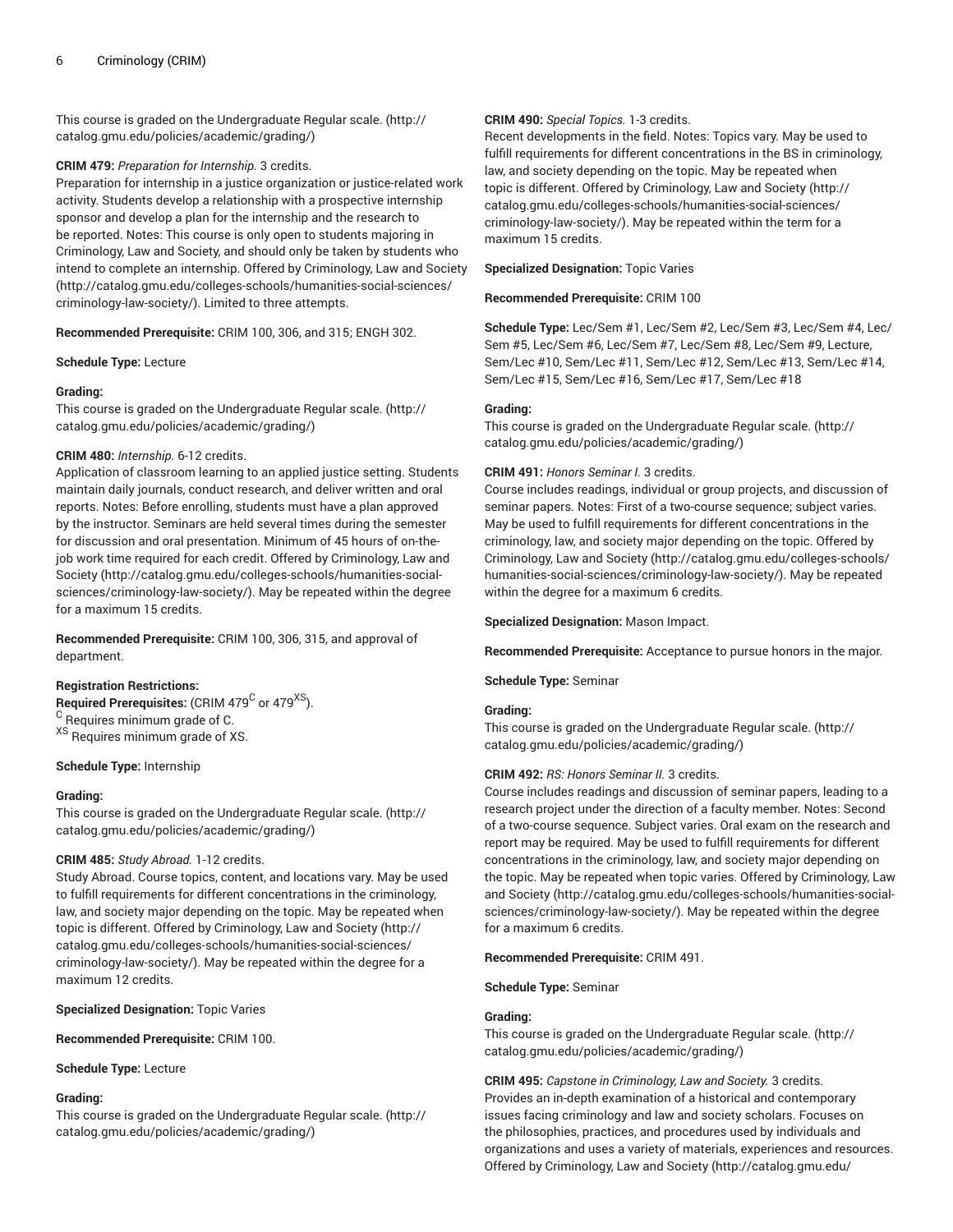[colleges-schools/humanities-social-sciences/criminology-law-society/](http://catalog.gmu.edu/colleges-schools/humanities-social-sciences/criminology-law-society/)). Limited to three attempts.

**Mason Core:** [Synthesis \(http://catalog.gmu.edu/mason-core/](http://catalog.gmu.edu/mason-core/))

**Specialized Designation:** Mason Impact., Writing Intensive in Major

**Recommended Prerequisite:** CRIM 100; ENGL 101/ENGH 101; ENGL 302/ ENGH 302; COMM 100, or 104.

## **Registration Restrictions:**

Enrollment limited to students with a class of Junior Plus, Junior, Senior Plus or Senior.

**Schedule Type:** Lecture, Recitation

### **Grading:**

This course is graded on the [Undergraduate](http://catalog.gmu.edu/policies/academic/grading/) Regular scale. ([http://](http://catalog.gmu.edu/policies/academic/grading/) [catalog.gmu.edu/policies/academic/grading/\)](http://catalog.gmu.edu/policies/academic/grading/)

## **CRIM 498:** *Research Practicum.* 1-3 credits.

Supervised research experience with a professor in a non-classroom setting. Offers students an opportunity to gain valuable research experience and training in research. Students are required to work 45 hours (across the semester) per credit. Notes: May be used to fulfill requirements for different concentrations in the criminology, law and society major depending on the topic. Open to majors and minors in CRIM with 60 credits and permission of instructor and department. Offered by [Criminology,](http://catalog.gmu.edu/colleges-schools/humanities-social-sciences/criminology-law-society/) Law and Society ([http://catalog.gmu.edu/](http://catalog.gmu.edu/colleges-schools/humanities-social-sciences/criminology-law-society/) [colleges-schools/humanities-social-sciences/criminology-law-society/](http://catalog.gmu.edu/colleges-schools/humanities-social-sciences/criminology-law-society/)). May be repeated within the term for a maximum 6 credits.

**Specialized Designation:** Topic Varies

**Recommended Prerequisite:** CRIM 100 and CRIM 315.

### **Registration Restrictions:**

Enrollment is limited to students with a major, minor, or concentration in Criminology, Law and Society.

### **Schedule Type:** Independent Study

### **Grading:**

This course is graded on the [Undergraduate](http://catalog.gmu.edu/policies/academic/grading/) Regular scale. ([http://](http://catalog.gmu.edu/policies/academic/grading/) [catalog.gmu.edu/policies/academic/grading/\)](http://catalog.gmu.edu/policies/academic/grading/)

## **CRIM 499:** *Independent Study.* 1-3 credits.

Reading and research on a specific topic under the direction of a faculty member. Notes: May be used to fulfill requirements for different concentrations in the criminology, law and society major depending on the topic. Open to majors and minors in CRIM with 90 credits and permission of instructor and department. Written report is required; an oral exam or report may also be required. Offered by [Criminology,](http://catalog.gmu.edu/colleges-schools/humanities-social-sciences/criminology-law-society/) Law [and Society](http://catalog.gmu.edu/colleges-schools/humanities-social-sciences/criminology-law-society/) ([http://catalog.gmu.edu/colleges-schools/humanities-social](http://catalog.gmu.edu/colleges-schools/humanities-social-sciences/criminology-law-society/)[sciences/criminology-law-society/](http://catalog.gmu.edu/colleges-schools/humanities-social-sciences/criminology-law-society/)). May be repeated within the term for a maximum 9 credits.

**Specialized Designation:** Topic Varies

**Recommended Prerequisite:** CRIM 100 and 90 credits.

### **Registration Restrictions:**

Enrollment is limited to students with a major, minor, or concentration in Criminology, Law and Society.

**Schedule Type:** Independent Study

### **Grading:**

This course is graded on the [Undergraduate](http://catalog.gmu.edu/policies/academic/grading/) Regular scale. ([http://](http://catalog.gmu.edu/policies/academic/grading/) [catalog.gmu.edu/policies/academic/grading/](http://catalog.gmu.edu/policies/academic/grading/))

# **500 Level Courses**

**CRIM 509:** *Justice Organizations and Processes.* 3 credits. Examines structures, practices, and performance of organizations involved in administration of justice: law enforcement, courts and legal agencies, corrections, regulatory and related agencies, and private organizations. Offered by [Criminology,](http://catalog.gmu.edu/colleges-schools/humanities-social-sciences/criminology-law-society/) Law and Society ([http://](http://catalog.gmu.edu/colleges-schools/humanities-social-sciences/criminology-law-society/) [catalog.gmu.edu/colleges-schools/humanities-social-sciences/](http://catalog.gmu.edu/colleges-schools/humanities-social-sciences/criminology-law-society/) [criminology-law-society/\)](http://catalog.gmu.edu/colleges-schools/humanities-social-sciences/criminology-law-society/). May not be repeated for credit. Equivalent to PUAD 509.

## **Registration Restrictions:**

Enrollment limited to students with a class of Advanced to Candidacy, Graduate, Junior Plus, Non-Degree or Senior Plus.

Enrollment is limited to Graduate, Non-Degree or Undergraduate level students.

Students in a Non-Degree Undergraduate degree may **not** enroll.

**Schedule Type:** Seminar

## **Grading:**

This course is graded on the [Graduate Regular scale.](http://catalog.gmu.edu/policies/academic/grading/) ([http://](http://catalog.gmu.edu/policies/academic/grading/) [catalog.gmu.edu/policies/academic/grading/](http://catalog.gmu.edu/policies/academic/grading/))

### **CRIM 510:** *Policing.* 3 credits.

Examines police organizations, practices, strategies, and reforms; the functions and mandates of the police in democracies; research knowledge about policing and the impacts of policing; and policing in the context of the broader criminal justice system. Offered by [Criminology,](http://catalog.gmu.edu/colleges-schools/humanities-social-sciences/criminology-law-society/) [Law and Society](http://catalog.gmu.edu/colleges-schools/humanities-social-sciences/criminology-law-society/) [\(http://catalog.gmu.edu/colleges-schools/humanities](http://catalog.gmu.edu/colleges-schools/humanities-social-sciences/criminology-law-society/)[social-sciences/criminology-law-society/](http://catalog.gmu.edu/colleges-schools/humanities-social-sciences/criminology-law-society/)). May not be repeated for credit.

### **Registration Restrictions:**

Enrollment limited to students with a class of Advanced to Candidacy, Graduate, Junior Plus, Non-Degree or Senior Plus.

Enrollment is limited to Graduate, Non-Degree or Undergraduate level students.

Students in a Non-Degree Undergraduate degree may **not** enroll.

### **Schedule Type:** Seminar

### **Grading:**

This course is graded on the [Graduate Regular scale.](http://catalog.gmu.edu/policies/academic/grading/) ([http://](http://catalog.gmu.edu/policies/academic/grading/) [catalog.gmu.edu/policies/academic/grading/](http://catalog.gmu.edu/policies/academic/grading/))

**CRIM 511:** *Evidence-based Crime and Justice Policy.* 3 credits. Examines the role that science and research play in criminal justice agencies, policies and practicecs. Includes understanding the strengths and limitations of the evidence-based practices framework, reviewing evidence about the effectiveness, fairness, theoretical underpinnings, and efficiency of various policies and practices to deal with crime and justice issues, and understanding how research is translated into policy and practice. Offered by [Criminology,](http://catalog.gmu.edu/colleges-schools/humanities-social-sciences/criminology-law-society/) Law and Society [\(http://](http://catalog.gmu.edu/colleges-schools/humanities-social-sciences/criminology-law-society/) [catalog.gmu.edu/colleges-schools/humanities-social-sciences/](http://catalog.gmu.edu/colleges-schools/humanities-social-sciences/criminology-law-society/) [criminology-law-society/\)](http://catalog.gmu.edu/colleges-schools/humanities-social-sciences/criminology-law-society/). May not be repeated for credit.

### **Registration Restrictions:**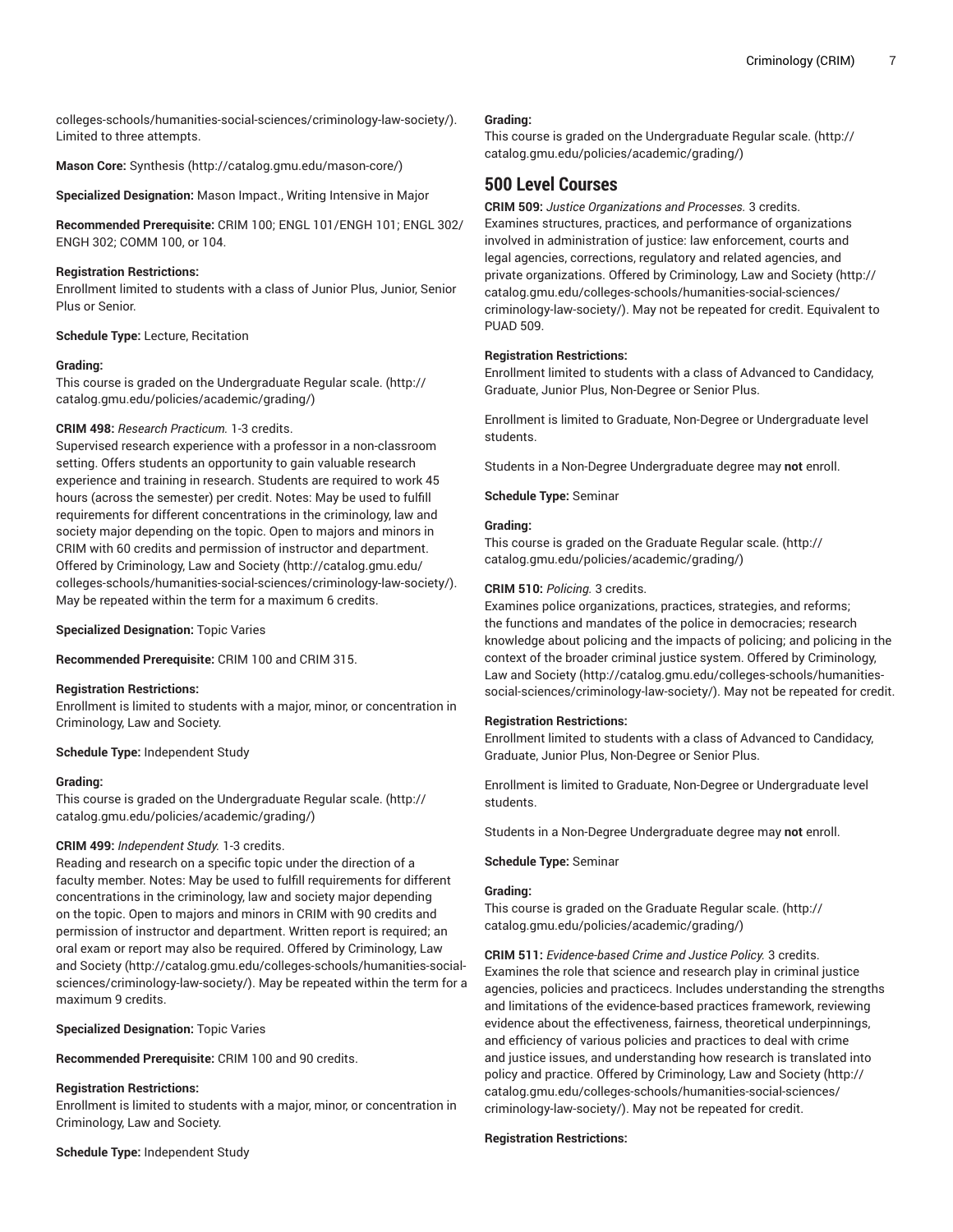Enrollment limited to students with a class of Advanced to Candidacy, Graduate, Junior Plus, Non-Degree or Senior Plus.

Enrollment is limited to Graduate, Non-Degree or Undergraduate level students.

Students in a Non-Degree Undergraduate degree may **not** enroll.

#### **Schedule Type:** Seminar

#### **Grading:**

This course is graded on the [Graduate Regular scale.](http://catalog.gmu.edu/policies/academic/grading/) [\(http://](http://catalog.gmu.edu/policies/academic/grading/) [catalog.gmu.edu/policies/academic/grading/\)](http://catalog.gmu.edu/policies/academic/grading/)

**CRIM 512:** *Implementing Crime and Justice Policy.* 3 credits.

Introduces students to the art and science behind implementing policies in today's criminal justice organizations. While considering effective, best, and evidence-based practices, students will learn about both processes and outcomes related to adopting, adapting, implementing and sustaining reform in justice agencies. Key concepts include technology transfer, transportability, uptake, diffusion, fidelity, and change. Offered by [Criminology,](http://catalog.gmu.edu/colleges-schools/humanities-social-sciences/criminology-law-society/) Law and Society [\(http://catalog.gmu.edu/colleges](http://catalog.gmu.edu/colleges-schools/humanities-social-sciences/criminology-law-society/)[schools/humanities-social-sciences/criminology-law-society/\)](http://catalog.gmu.edu/colleges-schools/humanities-social-sciences/criminology-law-society/). May not be repeated for credit.

#### **Registration Restrictions:**

Enrollment limited to students with a class of Advanced to Candidacy, Graduate, Junior Plus, Non-Degree or Senior Plus.

Enrollment is limited to Graduate, Non-Degree or Undergraduate level students.

Students in a Non-Degree Undergraduate degree may **not** enroll.

**Schedule Type:** Seminar

#### **Grading:**

This course is graded on the [Graduate Regular scale.](http://catalog.gmu.edu/policies/academic/grading/) [\(http://](http://catalog.gmu.edu/policies/academic/grading/) [catalog.gmu.edu/policies/academic/grading/\)](http://catalog.gmu.edu/policies/academic/grading/)

#### **CRIM 513:** *Leadership in Justice Organizations.* 3 credits.

Explores theory and evidence of various approaches to leadership and management as applied in justice organizations. Examples of leadership approaches include, trait, skills, style, contingency, path-goal, transformational, servant, team, and psychodynamic. Practical aspects of coping with the risks of leadership are included. Involves case studies and student self analysis using diagnostic tools. Offered by [Criminology,](http://catalog.gmu.edu/colleges-schools/humanities-social-sciences/criminology-law-society/) [Law and Society](http://catalog.gmu.edu/colleges-schools/humanities-social-sciences/criminology-law-society/) ([http://catalog.gmu.edu/colleges-schools/humanities](http://catalog.gmu.edu/colleges-schools/humanities-social-sciences/criminology-law-society/)[social-sciences/criminology-law-society/\)](http://catalog.gmu.edu/colleges-schools/humanities-social-sciences/criminology-law-society/). May not be repeated for credit.

## **Registration Restrictions:**

Enrollment limited to students with a class of Advanced to Candidacy, Graduate, Junior Plus, Non-Degree or Senior Plus.

Enrollment is limited to Graduate, Non-Degree or Undergraduate level students.

Students in a Non-Degree Undergraduate degree may **not** enroll.

**Schedule Type:** Seminar

### **Grading:**

This course is graded on the [Graduate Regular scale.](http://catalog.gmu.edu/policies/academic/grading/) [\(http://](http://catalog.gmu.edu/policies/academic/grading/) [catalog.gmu.edu/policies/academic/grading/\)](http://catalog.gmu.edu/policies/academic/grading/)

**CRIM 514:** *Legal and Ethical Issues in Criminal Justice.* 3 credits. Legal and ethical issues in the making and administration of criminal justice policy in the United States. Covers the legal framework governing each issue, competing values influencing policies and practice, and the history of legal reforms in the criminal justice system. Recurrent underlying themes are legalized discretion, gender and racial equality, due process, and procedural justice. Offered by [Criminology,](http://catalog.gmu.edu/colleges-schools/humanities-social-sciences/criminology-law-society/) Law and Society [\(http://catalog.gmu.edu/colleges-schools/humanities-social-sciences/](http://catalog.gmu.edu/colleges-schools/humanities-social-sciences/criminology-law-society/) [criminology-law-society/\)](http://catalog.gmu.edu/colleges-schools/humanities-social-sciences/criminology-law-society/). May not be repeated for credit.

#### **Registration Restrictions:**

Enrollment limited to students with a class of Advanced to Candidacy, Graduate, Junior Plus, Non-Degree or Senior Plus.

Enrollment is limited to Graduate, Non-Degree or Undergraduate level students.

Students in a Non-Degree Undergraduate degree may **not** enroll.

**Schedule Type:** Seminar

#### **Grading:**

This course is graded on the [Graduate Regular scale.](http://catalog.gmu.edu/policies/academic/grading/) ([http://](http://catalog.gmu.edu/policies/academic/grading/) [catalog.gmu.edu/policies/academic/grading/](http://catalog.gmu.edu/policies/academic/grading/))

**CRIM 515:** *Criminal Justice Research Methods and Data Analysis.* 3 credits. Methods of scientific inquiry applied to criminal justice issues. Includes formulation of research questions, logic of inquiry, research design, observation, measurement, and introduction to social statistics and applications to criminal justice data analysis. Learn to critique research and present data in agency reports. Offered by [Criminology,](http://catalog.gmu.edu/colleges-schools/humanities-social-sciences/criminology-law-society/) Law and [Society](http://catalog.gmu.edu/colleges-schools/humanities-social-sciences/criminology-law-society/) ([http://catalog.gmu.edu/colleges-schools/humanities-social](http://catalog.gmu.edu/colleges-schools/humanities-social-sciences/criminology-law-society/)[sciences/criminology-law-society/\)](http://catalog.gmu.edu/colleges-schools/humanities-social-sciences/criminology-law-society/). May not be repeated for credit.

#### **Registration Restrictions:**

Enrollment limited to students with a class of Advanced to Candidacy, Graduate, Junior Plus, Non-Degree or Senior Plus.

Enrollment is limited to Graduate, Non-Degree or Undergraduate level students.

Students in a Non-Degree Undergraduate degree may **not** enroll.

#### **Schedule Type:** Seminar

#### **Grading:**

This course is graded on the [Graduate Regular scale.](http://catalog.gmu.edu/policies/academic/grading/) ([http://](http://catalog.gmu.edu/policies/academic/grading/) [catalog.gmu.edu/policies/academic/grading/](http://catalog.gmu.edu/policies/academic/grading/))

**CRIM 516:** *Evaluation of Crime and Justice Policies and Practices.* 3 credits. The major principles and approaches of program evaluation applied to crime and justice policies. Presents a conceptual framework for problem evaluation. Explores issues and methods for developing evaluation questions and assessing various aspects of program theory, operation and outcomes. Offered by [Criminology,](http://catalog.gmu.edu/colleges-schools/humanities-social-sciences/criminology-law-society/) Law and Society [\(http://catalog.gmu.edu/colleges-schools/humanities-social-sciences/](http://catalog.gmu.edu/colleges-schools/humanities-social-sciences/criminology-law-society/) [criminology-law-society/\)](http://catalog.gmu.edu/colleges-schools/humanities-social-sciences/criminology-law-society/). May not be repeated for credit.

**Recommended Prerequisite:** CRIM 515.

#### **Registration Restrictions:**

Enrollment limited to students with a class of Advanced to Candidacy, Graduate, Junior Plus, Non-Degree or Senior Plus.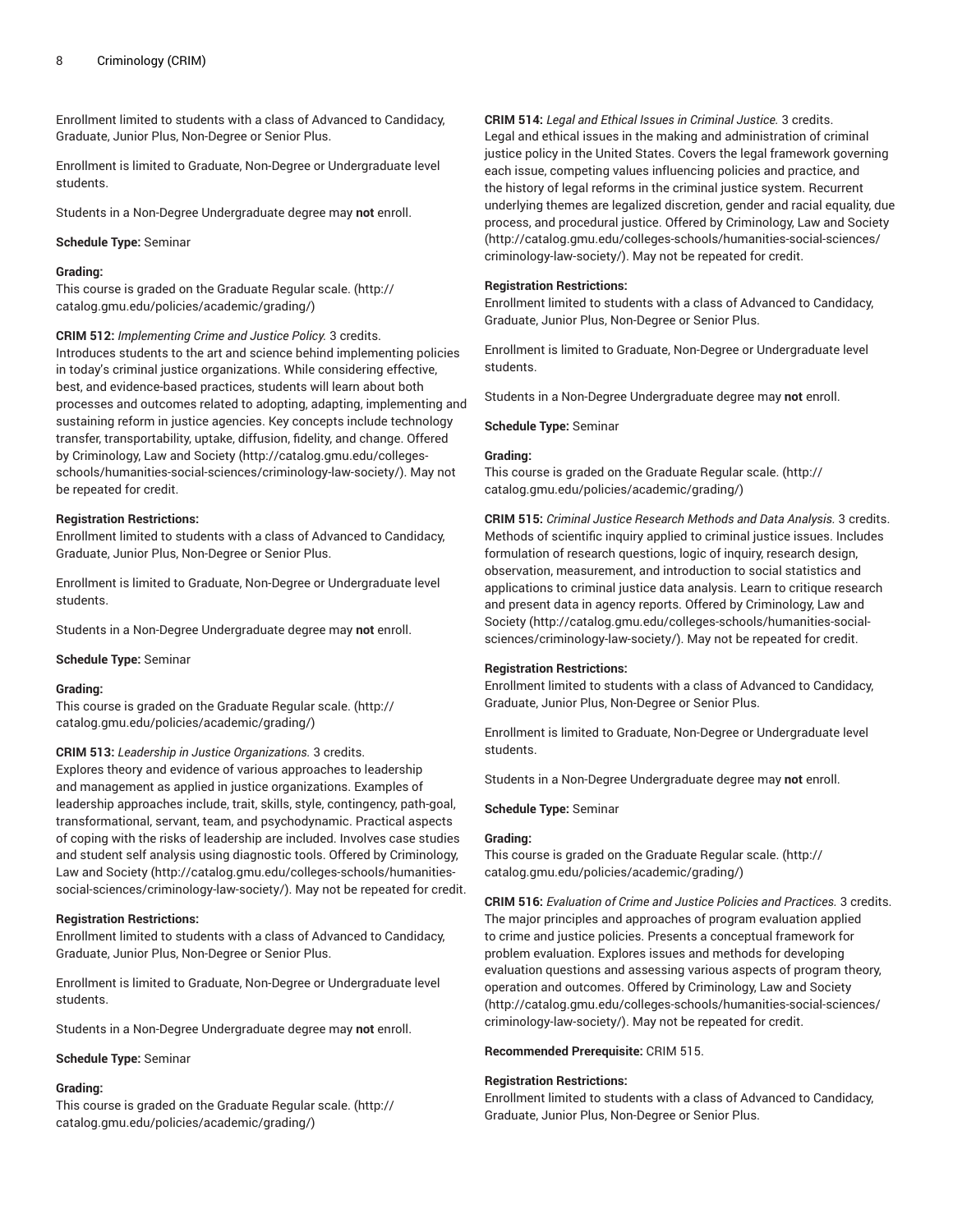Enrollment is limited to Graduate, Non-Degree or Undergraduate level students.

Students in a Non-Degree Undergraduate degree may **not** enroll.

#### **Schedule Type:** Seminar

#### **Grading:**

This course is graded on the [Graduate Regular scale.](http://catalog.gmu.edu/policies/academic/grading/) [\(http://](http://catalog.gmu.edu/policies/academic/grading/) [catalog.gmu.edu/policies/academic/grading/\)](http://catalog.gmu.edu/policies/academic/grading/)

**CRIM 517:** *Research Practicum in Justice Policy and Practice.* 3 credits. Student-initiated research project supervised by instructor. Student will identify a client criminal justice organization or stakeholder group and conduct useful research on an issue of interest to that organization or group, producing a policy-oriented white paper suitable for delivery to the organization or group. Offered by [Criminology,](http://catalog.gmu.edu/colleges-schools/humanities-social-sciences/criminology-law-society/) Law and Society ([http://catalog.gmu.edu/colleges-schools/humanities-social-sciences/](http://catalog.gmu.edu/colleges-schools/humanities-social-sciences/criminology-law-society/) [criminology-law-society/](http://catalog.gmu.edu/colleges-schools/humanities-social-sciences/criminology-law-society/)). May not be repeated for credit.

**Recommended Prerequisite:** CRIM 515, CRIM 516.

#### **Registration Restrictions:**

Enrollment is limited to students with a major in Criminal Justice or Criminology, Law and Society.

Enrollment is limited to Graduate level students.

Students in a Non-Degree Undergraduate degree may **not** enroll.

#### **Schedule Type:** Seminar

#### **Grading:**

This course is graded on the [Graduate Regular scale.](http://catalog.gmu.edu/policies/academic/grading/) [\(http://](http://catalog.gmu.edu/policies/academic/grading/) [catalog.gmu.edu/policies/academic/grading/\)](http://catalog.gmu.edu/policies/academic/grading/)

**CRIM 521:** *The Constitution, Criminal Procedure, and Security.* 3 credits. Focuses on understanding legal doctrines that form basis of U.S. constitutional criminal procedural rights and how doctrines develop, why courts rule as they do, and evaluating strengths, weaknesses of rights. For MS Students. Offered by [Criminology,](http://catalog.gmu.edu/colleges-schools/humanities-social-sciences/criminology-law-society/) Law and Society ([http://catalog.gmu.edu/colleges-schools/humanities-social-sciences/](http://catalog.gmu.edu/colleges-schools/humanities-social-sciences/criminology-law-society/) [criminology-law-society/](http://catalog.gmu.edu/colleges-schools/humanities-social-sciences/criminology-law-society/)). May not be repeated for credit.

#### **Registration Restrictions:**

Enrollment limited to students with a class of Advanced to Candidacy, Graduate, Junior Plus, Non-Degree or Senior Plus.

Enrollment is limited to Graduate, Non-Degree or Undergraduate level students.

Students in a Non-Degree Undergraduate degree may **not** enroll.

#### **Schedule Type:** Seminar

#### **Grading:**

This course is graded on the [Graduate Regular scale.](http://catalog.gmu.edu/policies/academic/grading/) [\(http://](http://catalog.gmu.edu/policies/academic/grading/) [catalog.gmu.edu/policies/academic/grading/\)](http://catalog.gmu.edu/policies/academic/grading/)

### **CRIM 523:** *Law and Social Control.* 3 credits.

Competing conceptions of law, political systems, and social control. Intellectual traditions behind social control, its definitions, and mechanisms for regulating public and private behavior, by both individuals and organizations in society. For MS Students. Offered by [Criminology,](http://catalog.gmu.edu/colleges-schools/humanities-social-sciences/criminology-law-society/) Law and Society ([http://catalog.gmu.edu/colleges-schools/](http://catalog.gmu.edu/colleges-schools/humanities-social-sciences/criminology-law-society/) [humanities-social-sciences/criminology-law-society/\)](http://catalog.gmu.edu/colleges-schools/humanities-social-sciences/criminology-law-society/). May not be repeated for credit.

#### **Registration Restrictions:**

Enrollment limited to students with a class of Advanced to Candidacy, Graduate, Junior Plus, Non-Degree or Senior Plus.

Enrollment is limited to Graduate, Non-Degree or Undergraduate level students.

Students in a Non-Degree Undergraduate degree may **not** enroll.

**Schedule Type:** Seminar

#### **Grading:**

This course is graded on the [Graduate Regular scale.](http://catalog.gmu.edu/policies/academic/grading/) ([http://](http://catalog.gmu.edu/policies/academic/grading/) [catalog.gmu.edu/policies/academic/grading/](http://catalog.gmu.edu/policies/academic/grading/))

**CRIM 541:** *Conduct of Justice Organizations at the Street Level.* 3 credits. How justice organizations behave at lowest levels, where service is delivered and discretion is greatest (suspects, victims, witnesses, police officers, prison guards, parole officers, attorneys, and others who interact with the justice system). For MS students. Offered by [Criminology,](http://catalog.gmu.edu/colleges-schools/humanities-social-sciences/criminology-law-society/) Law [and Society \(http://catalog.gmu.edu/colleges-schools/humanities-social](http://catalog.gmu.edu/colleges-schools/humanities-social-sciences/criminology-law-society/)[sciences/criminology-law-society/\)](http://catalog.gmu.edu/colleges-schools/humanities-social-sciences/criminology-law-society/). May not be repeated for credit.

#### **Registration Restrictions:**

Enrollment limited to students with a class of Advanced to Candidacy, Graduate, Junior Plus, Non-Degree or Senior Plus.

Enrollment is limited to Graduate, Non-Degree or Undergraduate level students.

Students in a Non-Degree Undergraduate degree may **not** enroll.

#### **Schedule Type:** Seminar

## **Grading:**

This course is graded on the [Graduate Regular scale.](http://catalog.gmu.edu/policies/academic/grading/) ([http://](http://catalog.gmu.edu/policies/academic/grading/) [catalog.gmu.edu/policies/academic/grading/](http://catalog.gmu.edu/policies/academic/grading/))

#### **CRIM 544:** *Corrections.* 3 credits.

Covers the social institutions and processes involved in punishment, control, and behavior change. Reviews the consequences of different policies and organizational approaches. For MS students. Offered by [Criminology,](http://catalog.gmu.edu/colleges-schools/humanities-social-sciences/criminology-law-society/) Law and Society ([http://catalog.gmu.edu/colleges-schools/](http://catalog.gmu.edu/colleges-schools/humanities-social-sciences/criminology-law-society/) [humanities-social-sciences/criminology-law-society/\)](http://catalog.gmu.edu/colleges-schools/humanities-social-sciences/criminology-law-society/). May not be repeated for credit.

#### **Registration Restrictions:**

Enrollment limited to students with a class of Advanced to Candidacy, Graduate, Junior Plus, Non-Degree or Senior Plus.

Enrollment is limited to Graduate, Non-Degree or Undergraduate level students.

Students in a Non-Degree Undergraduate degree may **not** enroll.

#### **Schedule Type:** Seminar

#### **Grading:**

This course is graded on the [Graduate Regular scale.](http://catalog.gmu.edu/policies/academic/grading/) ([http://](http://catalog.gmu.edu/policies/academic/grading/) [catalog.gmu.edu/policies/academic/grading/](http://catalog.gmu.edu/policies/academic/grading/))

## **CRIM 545:** *Crime Analysis.* 3 credits.

History, theory, and techniques of crime analysis and crime mapping. Includes routine activities, pattern, and rational choice theories. Review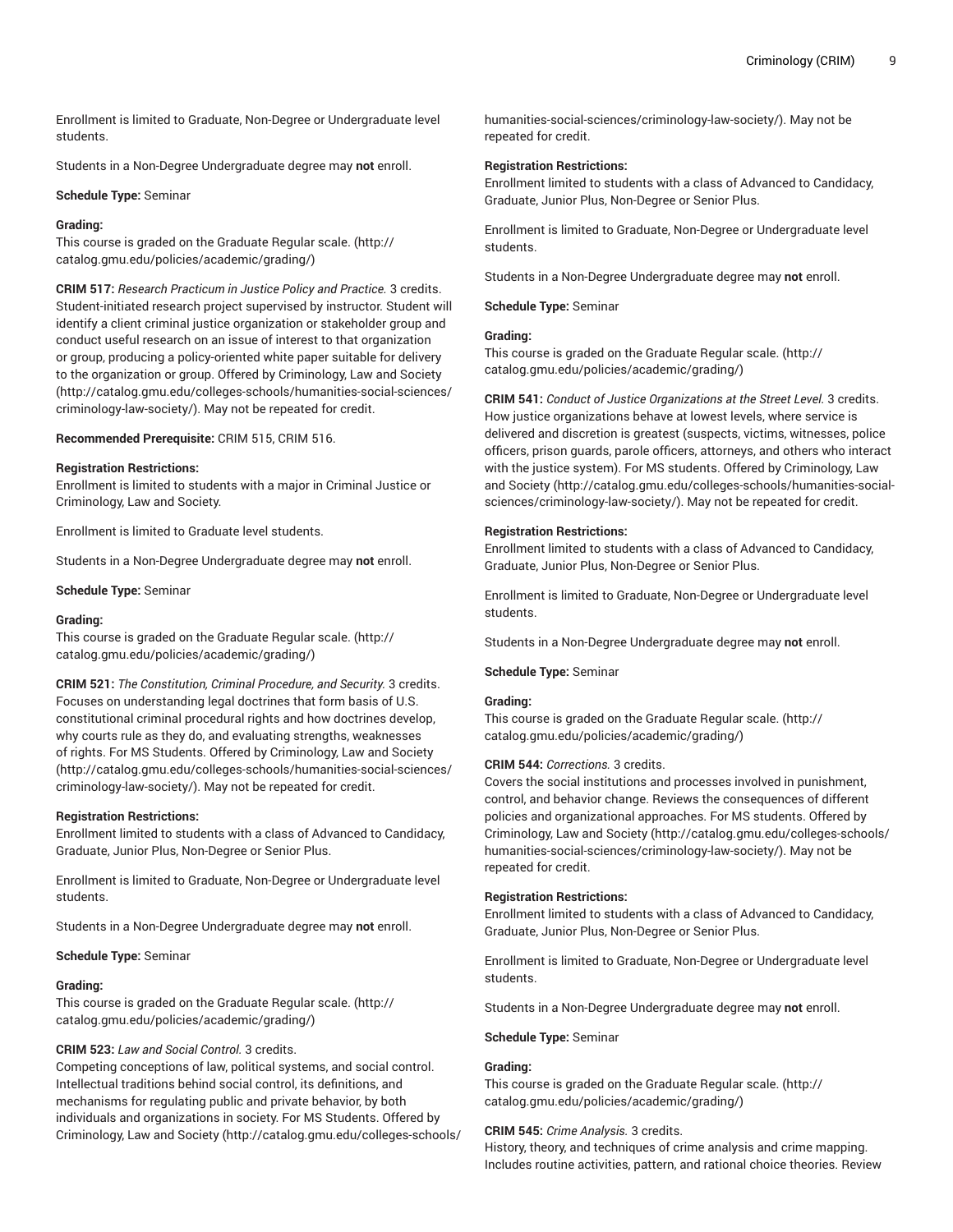of data types. Application of crime analysis to crime control tactics, strategies, and administration. Offered by [Criminology,](http://catalog.gmu.edu/colleges-schools/humanities-social-sciences/criminology-law-society/) Law and Society ([http://catalog.gmu.edu/colleges-schools/humanities-social-sciences/](http://catalog.gmu.edu/colleges-schools/humanities-social-sciences/criminology-law-society/) [criminology-law-society/](http://catalog.gmu.edu/colleges-schools/humanities-social-sciences/criminology-law-society/)). May not be repeated for credit.

#### **Registration Restrictions:**

Enrollment limited to students with a class of Advanced to Candidacy, Graduate, Junior Plus, Non-Degree or Senior Plus.

Enrollment is limited to Graduate, Non-Degree or Undergraduate level students.

Students in a Non-Degree Undergraduate degree may **not** enroll.

#### **Schedule Type:** Seminar

#### **Grading:**

This course is graded on the [Graduate Regular scale.](http://catalog.gmu.edu/policies/academic/grading/) [\(http://](http://catalog.gmu.edu/policies/academic/grading/) [catalog.gmu.edu/policies/academic/grading/\)](http://catalog.gmu.edu/policies/academic/grading/)

#### **CRIM 561:** *Politics of Crime Policy.* 3 credits.

Explores political context of crime policy. Examines influence of public opinion, interest groups, scientific community, and other political forces. In-depth, case-study comparison of several crime policies. For MS students. Offered by [Criminology,](http://catalog.gmu.edu/colleges-schools/humanities-social-sciences/criminology-law-society/) Law and Society [\(http://](http://catalog.gmu.edu/colleges-schools/humanities-social-sciences/criminology-law-society/) [catalog.gmu.edu/colleges-schools/humanities-social-sciences/](http://catalog.gmu.edu/colleges-schools/humanities-social-sciences/criminology-law-society/) [criminology-law-society/](http://catalog.gmu.edu/colleges-schools/humanities-social-sciences/criminology-law-society/)). May not be repeated for credit.

#### **Registration Restrictions:**

Enrollment limited to students with a class of Advanced to Candidacy, Graduate, Junior Plus, Non-Degree or Senior Plus.

Enrollment is limited to Graduate, Non-Degree or Undergraduate level students.

Students in a Non-Degree Undergraduate degree may **not** enroll.

**Schedule Type:** Seminar

### **Grading:**

This course is graded on the [Graduate Regular scale.](http://catalog.gmu.edu/policies/academic/grading/) [\(http://](http://catalog.gmu.edu/policies/academic/grading/) [catalog.gmu.edu/policies/academic/grading/\)](http://catalog.gmu.edu/policies/academic/grading/)

### **CRIM 562:** *Crime and Place.* 3 credits.

Examines the concentration of crime at places, including geographic, environmental, and sociological features that attract or repel crime. Discusses theoretical explanations, crime prevention strategies, and the measurement of crime concentrations. For MS students. Offered by [Criminology,](http://catalog.gmu.edu/colleges-schools/humanities-social-sciences/criminology-law-society/) Law and Society [\(http://catalog.gmu.edu/colleges](http://catalog.gmu.edu/colleges-schools/humanities-social-sciences/criminology-law-society/)[schools/humanities-social-sciences/criminology-law-society/\)](http://catalog.gmu.edu/colleges-schools/humanities-social-sciences/criminology-law-society/). May not be repeated for credit.

### **Registration Restrictions:**

Enrollment limited to students with a class of Advanced to Candidacy, Graduate, Junior Plus, Non-Degree or Senior Plus.

Enrollment is limited to Graduate, Non-Degree or Undergraduate level students.

Students in a Non-Degree Undergraduate degree may **not** enroll.

#### **Schedule Type:** Seminar

#### **Grading:**

This course is graded on the [Graduate Regular scale.](http://catalog.gmu.edu/policies/academic/grading/) [\(http://](http://catalog.gmu.edu/policies/academic/grading/) [catalog.gmu.edu/policies/academic/grading/\)](http://catalog.gmu.edu/policies/academic/grading/)

#### **CRIM 595:** *Special Topics.* 3 credits.

Recent developments in the field or topics not covered by regularly listed courses. The course content varies. For MS sudents. Offered by [Criminology,](http://catalog.gmu.edu/colleges-schools/humanities-social-sciences/criminology-law-society/) Law and Society ([http://catalog.gmu.edu/colleges-schools/](http://catalog.gmu.edu/colleges-schools/humanities-social-sciences/criminology-law-society/) [humanities-social-sciences/criminology-law-society/\)](http://catalog.gmu.edu/colleges-schools/humanities-social-sciences/criminology-law-society/). May be repeated within the term for a maximum 9 credits.

**Specialized Designation:** Topic Varies

#### **Registration Restrictions:**

Enrollment limited to students with a class of Advanced to Candidacy, Graduate, Junior Plus, Non-Degree or Senior Plus.

Enrollment is limited to Graduate, Non-Degree or Undergraduate level students.

Students in a Non-Degree Undergraduate degree may **not** enroll.

**Schedule Type:** Lec/Sem #1, Lec/Sem #2, Lec/Sem #3, Lec/Sem #4, Lec/ Sem #5, Lec/Sem #6, Lec/Sem #7, Lec/Sem #8, Lec/Sem #9, Sem/Lec #10, Sem/Lec #11, Sem/Lec #12, Sem/Lec #13, Sem/Lec #14, Sem/Lec #15, Sem/Lec #16, Sem/Lec #17, Sem/Lec #18, Seminar

### **Grading:**

This course is graded on the [Graduate Regular scale.](http://catalog.gmu.edu/policies/academic/grading/) ([http://](http://catalog.gmu.edu/policies/academic/grading/) [catalog.gmu.edu/policies/academic/grading/](http://catalog.gmu.edu/policies/academic/grading/))

# **700 Level Courses**

**CRIM 700:** *Values, Ethics, and Criminal Justice Policy.* 3 credits. Overview of important public values and classical and contemporary theories for understanding how these values apply to the criminal justice process. Offered by [Criminology,](http://catalog.gmu.edu/colleges-schools/humanities-social-sciences/criminology-law-society/) Law and Society ([http://](http://catalog.gmu.edu/colleges-schools/humanities-social-sciences/criminology-law-society/) [catalog.gmu.edu/colleges-schools/humanities-social-sciences/](http://catalog.gmu.edu/colleges-schools/humanities-social-sciences/criminology-law-society/) [criminology-law-society/\)](http://catalog.gmu.edu/colleges-schools/humanities-social-sciences/criminology-law-society/). May not be repeated for credit. Equivalent to GOVT 726.

### **Registration Restrictions:**

Enrollment is limited to Graduate or Non-Degree level students.

Students in a Non-Degree Undergraduate degree may **not** enroll.

**Schedule Type:** Seminar

### **Grading:**

This course is graded on the [Graduate Regular scale.](http://catalog.gmu.edu/policies/academic/grading/) ([http://](http://catalog.gmu.edu/policies/academic/grading/) [catalog.gmu.edu/policies/academic/grading/](http://catalog.gmu.edu/policies/academic/grading/))

#### **CRIM 710:** *Criminological Theory.* 3 credits.

Summarizes key principles and development of major criminological theories and evaluates the state of the empirical evidence for each one. Provides a critical assessment of different perspectives and identifies weaknesses and gaps. Offered by [Criminology,](http://catalog.gmu.edu/colleges-schools/humanities-social-sciences/criminology-law-society/) Law and Society [\(http://catalog.gmu.edu/colleges-schools/humanities-social-sciences/](http://catalog.gmu.edu/colleges-schools/humanities-social-sciences/criminology-law-society/) [criminology-law-society/\)](http://catalog.gmu.edu/colleges-schools/humanities-social-sciences/criminology-law-society/). May not be repeated for credit.

#### **Registration Restrictions:**

Enrollment limited to students with a class of Graduate or Non-Degree.

Students in a Non-Degree Undergraduate degree may **not** enroll.

#### **Schedule Type:** Seminar

## **Grading:**

This course is graded on the [Graduate Regular scale.](http://catalog.gmu.edu/policies/academic/grading/) ([http://](http://catalog.gmu.edu/policies/academic/grading/) [catalog.gmu.edu/policies/academic/grading/](http://catalog.gmu.edu/policies/academic/grading/))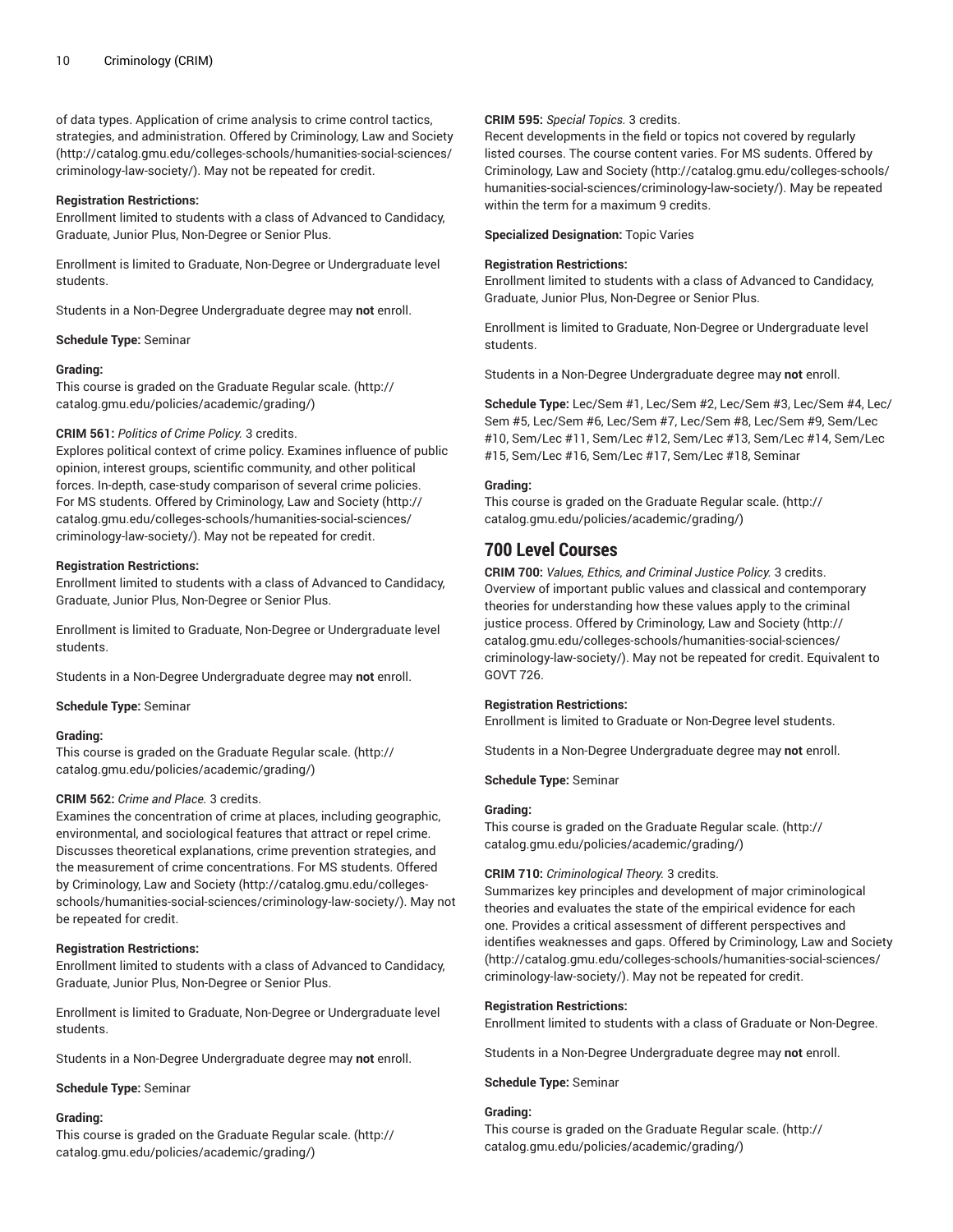## **CRIM 720:** *Law and Social Science.* 3 credits.

Examines social science approaches to the law and the social processes that affect the behavior of legal actors and institutions. Includes theory and research in the law and society tradition. Offered by [Criminology,](http://catalog.gmu.edu/colleges-schools/humanities-social-sciences/criminology-law-society/) Law [and Society](http://catalog.gmu.edu/colleges-schools/humanities-social-sciences/criminology-law-society/) ([http://catalog.gmu.edu/colleges-schools/humanities-social](http://catalog.gmu.edu/colleges-schools/humanities-social-sciences/criminology-law-society/)[sciences/criminology-law-society/](http://catalog.gmu.edu/colleges-schools/humanities-social-sciences/criminology-law-society/)). May not be repeated for credit.

#### **Registration Restrictions:**

Enrollment is limited to Graduate or Non-Degree level students.

Students in a Non-Degree Undergraduate degree may **not** enroll.

**Schedule Type:** Seminar

## **Grading:**

This course is graded on the [Graduate Regular scale.](http://catalog.gmu.edu/policies/academic/grading/) [\(http://](http://catalog.gmu.edu/policies/academic/grading/) [catalog.gmu.edu/policies/academic/grading/\)](http://catalog.gmu.edu/policies/academic/grading/)

**CRIM 721:** *The Constitution, Criminal Procedure, and Security.* 3 credits. Focuses on understanding legal doctrines that form basis of U.S. constitutional procedural rights and how doctrines develop, why courts rule as they do, and evaluating strengths, weaknesses of rights. Offered by [Criminology,](http://catalog.gmu.edu/colleges-schools/humanities-social-sciences/criminology-law-society/) Law and Society [\(http://catalog.gmu.edu/colleges](http://catalog.gmu.edu/colleges-schools/humanities-social-sciences/criminology-law-society/)[schools/humanities-social-sciences/criminology-law-society/\)](http://catalog.gmu.edu/colleges-schools/humanities-social-sciences/criminology-law-society/). May not be repeated for credit.

**Recommended Prerequisite:** CRIM 720 or GOVT 728, or permission of instructor.

#### **Registration Restrictions:**

Enrollment is limited to Graduate or Non-Degree level students.

Students in a Non-Degree Undergraduate degree may **not** enroll.

**Schedule Type:** Seminar

#### **Grading:**

This course is graded on the [Graduate Regular scale.](http://catalog.gmu.edu/policies/academic/grading/) [\(http://](http://catalog.gmu.edu/policies/academic/grading/) [catalog.gmu.edu/policies/academic/grading/\)](http://catalog.gmu.edu/policies/academic/grading/)

## **CRIM 723:** *Law and Social Control.* 3 credits.

Competing conceptions of law, political systems, and social control. Intellectual traditions behind social control, its definitions, and mechanisms for regulating public and private behavior, by both individuals and organizations in society. Offered by [Criminology,](http://catalog.gmu.edu/colleges-schools/humanities-social-sciences/criminology-law-society/) Law and [Society \(http://catalog.gmu.edu/colleges-schools/humanities-social](http://catalog.gmu.edu/colleges-schools/humanities-social-sciences/criminology-law-society/)[sciences/criminology-law-society/](http://catalog.gmu.edu/colleges-schools/humanities-social-sciences/criminology-law-society/)). May not be repeated for credit.

**Recommended Prerequisite:** CRIM 720 or GOVT 728, or permission of instructor.

#### **Registration Restrictions:**

Enrollment is limited to Graduate or Non-Degree level students.

Students in a Non-Degree Undergraduate degree may **not** enroll.

**Schedule Type:** Seminar

### **Grading:**

This course is graded on the [Graduate Regular scale.](http://catalog.gmu.edu/policies/academic/grading/) [\(http://](http://catalog.gmu.edu/policies/academic/grading/) [catalog.gmu.edu/policies/academic/grading/\)](http://catalog.gmu.edu/policies/academic/grading/)

## **CRIM 730:** *Courts and Constitutional Law.* 3 credits.

Role, influence, and effects of U.S. courts in creating constitutional norms and interpreting them. Special attention to First and Fourteenth Amendments, Commerce Clause. Analyzes leading court cases. Offered

by [Criminology,](http://catalog.gmu.edu/colleges-schools/humanities-social-sciences/criminology-law-society/) Law and Society [\(http://catalog.gmu.edu/colleges](http://catalog.gmu.edu/colleges-schools/humanities-social-sciences/criminology-law-society/)[schools/humanities-social-sciences/criminology-law-society/](http://catalog.gmu.edu/colleges-schools/humanities-social-sciences/criminology-law-society/)). May not be repeated for credit.

#### **Registration Restrictions:**

Enrollment is limited to Graduate or Non-Degree level students.

Students in a Non-Degree Undergraduate degree may **not** enroll.

#### **Schedule Type:** Seminar

#### **Grading:**

This course is graded on the [Graduate Regular scale.](http://catalog.gmu.edu/policies/academic/grading/) ([http://](http://catalog.gmu.edu/policies/academic/grading/) [catalog.gmu.edu/policies/academic/grading/](http://catalog.gmu.edu/policies/academic/grading/))

### **CRIM 740:** *Justice Organizations.* 3 credits.

Understanding and evaluating criminal justice policies, practices, and structures in an organizational context. Draws on organizational theory and empirical research to explore the challenges and opportunities to shape criminal justice processes and outcomes. Offered by [Criminology,](http://catalog.gmu.edu/colleges-schools/humanities-social-sciences/criminology-law-society/) [Law and Society](http://catalog.gmu.edu/colleges-schools/humanities-social-sciences/criminology-law-society/) [\(http://catalog.gmu.edu/colleges-schools/humanities](http://catalog.gmu.edu/colleges-schools/humanities-social-sciences/criminology-law-society/)[social-sciences/criminology-law-society/](http://catalog.gmu.edu/colleges-schools/humanities-social-sciences/criminology-law-society/)). May not be repeated for credit. Equivalent to PUAD 790.

### **Registration Restrictions:**

Enrollment is limited to Graduate or Non-Degree level students.

Students in a Non-Degree Undergraduate degree may **not** enroll.

#### **Schedule Type:** Seminar

#### **Grading:**

This course is graded on the [Graduate Regular scale.](http://catalog.gmu.edu/policies/academic/grading/) ([http://](http://catalog.gmu.edu/policies/academic/grading/) [catalog.gmu.edu/policies/academic/grading/](http://catalog.gmu.edu/policies/academic/grading/))

### **CRIM 741:** *Street Level Criminal Justice.* 3 credits.

How justice organizations behave at lowest levels, where service is delivered and discretion is greatest (suspects, victims, witnesses, police officers, prison guards, parole officers, attorneys, and others who interact with the justice system). Offered by [Criminology,](http://catalog.gmu.edu/colleges-schools/humanities-social-sciences/criminology-law-society/) Law and Society [\(http://catalog.gmu.edu/colleges-schools/humanities-social-sciences/](http://catalog.gmu.edu/colleges-schools/humanities-social-sciences/criminology-law-society/) [criminology-law-society/\)](http://catalog.gmu.edu/colleges-schools/humanities-social-sciences/criminology-law-society/). May not be repeated for credit. Equivalent to PUAD 723.

**Recommended Prerequisite:** CRIM 740 or PUAD 790, or permission of instructor.

#### **Registration Restrictions:**

Enrollment is limited to Graduate or Non-Degree level students.

Students in a Non-Degree Undergraduate degree may **not** enroll.

**Schedule Type:** Seminar

### **Grading:**

This course is graded on the [Graduate Regular scale.](http://catalog.gmu.edu/policies/academic/grading/) ([http://](http://catalog.gmu.edu/policies/academic/grading/) [catalog.gmu.edu/policies/academic/grading/](http://catalog.gmu.edu/policies/academic/grading/))

**CRIM 742:** *Leadership in Justice and Security Organizations.* 3 credits. Examines leadership theories, and explores fundamental questions about leadership in justice and security organizations today. Offered by [Criminology,](http://catalog.gmu.edu/colleges-schools/humanities-social-sciences/criminology-law-society/) Law and Society [\(http://catalog.gmu.edu/colleges](http://catalog.gmu.edu/colleges-schools/humanities-social-sciences/criminology-law-society/)[schools/humanities-social-sciences/criminology-law-society/](http://catalog.gmu.edu/colleges-schools/humanities-social-sciences/criminology-law-society/)). May not be repeated for credit.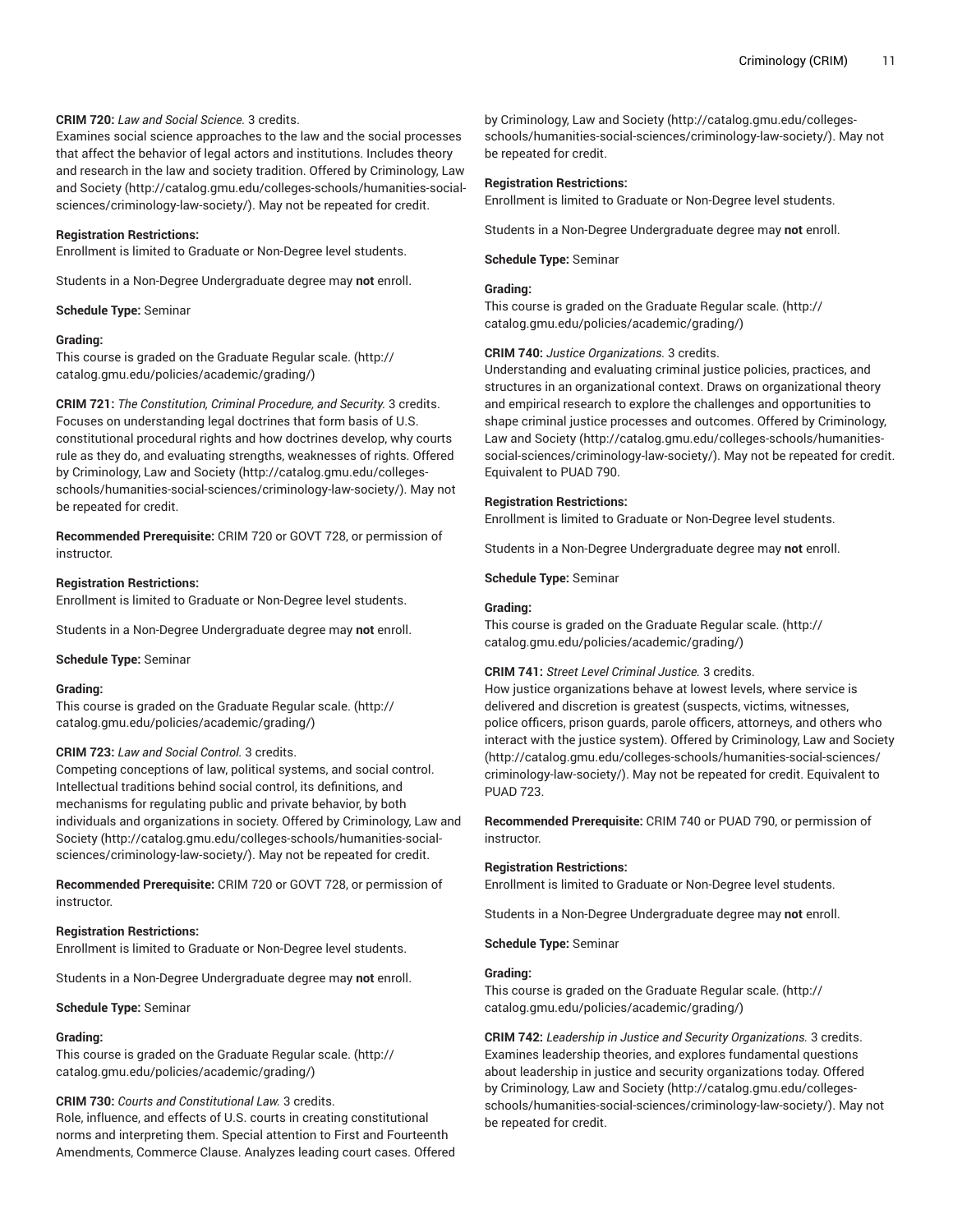**Recommended Prerequisite:** CRIM 740 or GOVT 790, or permission of instructor.

#### **Registration Restrictions:**

Enrollment is limited to Graduate or Non-Degree level students.

Students in a Non-Degree Undergraduate degree may **not** enroll.

#### **Schedule Type:** Seminar

## **Grading:**

This course is graded on the [Graduate Regular scale.](http://catalog.gmu.edu/policies/academic/grading/) [\(http://](http://catalog.gmu.edu/policies/academic/grading/) [catalog.gmu.edu/policies/academic/grading/\)](http://catalog.gmu.edu/policies/academic/grading/)

#### **CRIM 744:** *Corrections.* 3 credits.

Covers the social institutions and processes involved in punishment, control, and behavior change. Reviews the consequences of different policies and organizational approaches. Offered by [Criminology,](http://catalog.gmu.edu/colleges-schools/humanities-social-sciences/criminology-law-society/) Law and [Society \(http://catalog.gmu.edu/colleges-schools/humanities-social](http://catalog.gmu.edu/colleges-schools/humanities-social-sciences/criminology-law-society/)[sciences/criminology-law-society/](http://catalog.gmu.edu/colleges-schools/humanities-social-sciences/criminology-law-society/)). May not be repeated for credit.

**Recommended Prerequisite:** CRIM 740.

#### **Registration Restrictions:**

Enrollment is limited to Graduate or Non-Degree level students.

Students in a Non-Degree Undergraduate degree may **not** enroll.

**Schedule Type:** Seminar

#### **Grading:**

This course is graded on the [Graduate Regular scale.](http://catalog.gmu.edu/policies/academic/grading/) [\(http://](http://catalog.gmu.edu/policies/academic/grading/) [catalog.gmu.edu/policies/academic/grading/\)](http://catalog.gmu.edu/policies/academic/grading/)

### **CRIM 760:** *Evidence-Based Crime Policy.* 3 credits.

Explores the theoretical and empirical support for crime and justice interventions and policies, and examines the translational link between research and criminal justice practices. Offered by [Criminology,](http://catalog.gmu.edu/colleges-schools/humanities-social-sciences/criminology-law-society/) Law and [Society \(http://catalog.gmu.edu/colleges-schools/humanities-social](http://catalog.gmu.edu/colleges-schools/humanities-social-sciences/criminology-law-society/)[sciences/criminology-law-society/](http://catalog.gmu.edu/colleges-schools/humanities-social-sciences/criminology-law-society/)). May not be repeated for credit.

#### **Registration Restrictions:**

Enrollment is limited to Graduate or Non-Degree level students.

Students in a Non-Degree Undergraduate degree may **not** enroll.

**Schedule Type:** Seminar

## **Grading:**

This course is graded on the [Graduate Regular scale.](http://catalog.gmu.edu/policies/academic/grading/) [\(http://](http://catalog.gmu.edu/policies/academic/grading/) [catalog.gmu.edu/policies/academic/grading/\)](http://catalog.gmu.edu/policies/academic/grading/)

## **CRIM 761:** *Politics of Crime Policy.* 3 credits.

Explores political context of crime policy. Examines influence of public opinion, interest groups, scientific community, and other political forces. In-depth, case-study comparison of several crime policies. Offered by [Criminology,](http://catalog.gmu.edu/colleges-schools/humanities-social-sciences/criminology-law-society/) Law and Society ([http://catalog.gmu.edu/colleges-schools/](http://catalog.gmu.edu/colleges-schools/humanities-social-sciences/criminology-law-society/) [humanities-social-sciences/criminology-law-society/](http://catalog.gmu.edu/colleges-schools/humanities-social-sciences/criminology-law-society/)). May not be repeated for credit.

**Recommended Prerequisite:** CRIM 760/GOVT 792 or permission of instructor.

## **Registration Restrictions:**

Enrollment is limited to Graduate or Non-Degree level students.

Students in a Non-Degree Undergraduate degree may **not** enroll.

## **Schedule Type:** Seminar

## **Grading:**

This course is graded on the [Graduate Regular scale.](http://catalog.gmu.edu/policies/academic/grading/) ([http://](http://catalog.gmu.edu/policies/academic/grading/) [catalog.gmu.edu/policies/academic/grading/](http://catalog.gmu.edu/policies/academic/grading/))

#### **CRIM 762:** *Crime and Place.* 3 credits.

Examines the concentration of crime at places, including geographic, environmental, and sociological features that attract or repel crime. Discusses theoretical explanations, crime prevention strategies, and the measurement of crime concentrations. Offered by [Criminology,](http://catalog.gmu.edu/colleges-schools/humanities-social-sciences/criminology-law-society/) Law and [Society](http://catalog.gmu.edu/colleges-schools/humanities-social-sciences/criminology-law-society/) ([http://catalog.gmu.edu/colleges-schools/humanities-social](http://catalog.gmu.edu/colleges-schools/humanities-social-sciences/criminology-law-society/)[sciences/criminology-law-society/\)](http://catalog.gmu.edu/colleges-schools/humanities-social-sciences/criminology-law-society/). May not be repeated for credit.

**Recommended Prerequisite:** CRIM 760.

#### **Registration Restrictions:**

Enrollment is limited to Graduate or Non-Degree level students.

Students in a Non-Degree Undergraduate degree may **not** enroll.

**Schedule Type:** Seminar

## **Grading:**

This course is graded on the [Graduate Regular scale.](http://catalog.gmu.edu/policies/academic/grading/) ([http://](http://catalog.gmu.edu/policies/academic/grading/) [catalog.gmu.edu/policies/academic/grading/](http://catalog.gmu.edu/policies/academic/grading/))

#### **CRIM 764:** *Sentencing.* 3 credits.

Explores theories of punishment and sentencing practices. Examines political, sociological, criminological, and organizational influences on sentencing processes and decisions. Offered by [Criminology,](http://catalog.gmu.edu/colleges-schools/humanities-social-sciences/criminology-law-society/) Law and [Society](http://catalog.gmu.edu/colleges-schools/humanities-social-sciences/criminology-law-society/) ([http://catalog.gmu.edu/colleges-schools/humanities-social](http://catalog.gmu.edu/colleges-schools/humanities-social-sciences/criminology-law-society/)[sciences/criminology-law-society/\)](http://catalog.gmu.edu/colleges-schools/humanities-social-sciences/criminology-law-society/). May not be repeated for credit.

**Recommended Prerequisite:** CRIM 760.

### **Registration Restrictions:**

Enrollment is limited to Graduate or Non-Degree level students.

Students in a Non-Degree Undergraduate degree may **not** enroll.

**Schedule Type:** Seminar

### **Grading:**

This course is graded on the [Graduate Regular scale.](http://catalog.gmu.edu/policies/academic/grading/) ([http://](http://catalog.gmu.edu/policies/academic/grading/) [catalog.gmu.edu/policies/academic/grading/](http://catalog.gmu.edu/policies/academic/grading/))

## **CRIM 780:** *Research Methods.* 3 credits.

Introduces logic and methods of scientific inquiry in justice, law, and crime policy. Includes conceptualization of research questions, observation, measurement, research design, and principles of causality. Evaluation of extant research according to scientific principles. Offered by [Criminology,](http://catalog.gmu.edu/colleges-schools/humanities-social-sciences/criminology-law-society/) Law and Society [\(http://catalog.gmu.edu/colleges](http://catalog.gmu.edu/colleges-schools/humanities-social-sciences/criminology-law-society/)[schools/humanities-social-sciences/criminology-law-society/](http://catalog.gmu.edu/colleges-schools/humanities-social-sciences/criminology-law-society/)). May not be repeated for credit.

**Recommended Prerequisite:** Undergraduate course in social science research methods or statistics, or permission of instructor.

#### **Registration Restrictions:**

Enrollment is limited to Graduate or Non-Degree level students.

Students in a Non-Degree Undergraduate degree may **not** enroll.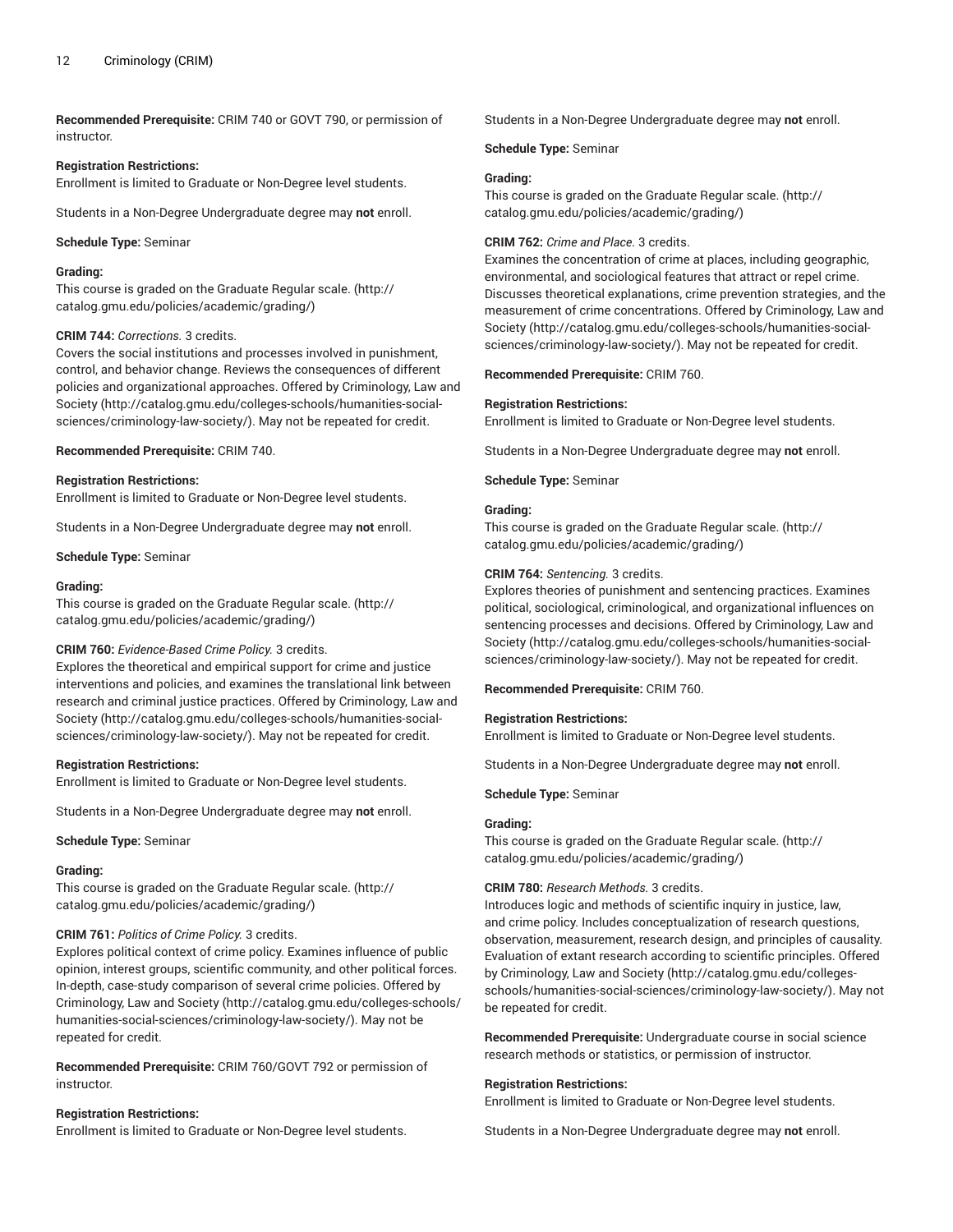## **Schedule Type:** Seminar

#### **Grading:**

This course is graded on the [Graduate Regular scale.](http://catalog.gmu.edu/policies/academic/grading/) [\(http://](http://catalog.gmu.edu/policies/academic/grading/) [catalog.gmu.edu/policies/academic/grading/\)](http://catalog.gmu.edu/policies/academic/grading/)

## **CRIM 781:** *Justice Program Evaluation.* 3 credits.

Practical exploration of assessment techniques used in evaluating need for and consequences of justice programs and policies. Design and measurement, interpreting and presenting results. Offered by [Criminology,](http://catalog.gmu.edu/colleges-schools/humanities-social-sciences/criminology-law-society/) [Law and Society](http://catalog.gmu.edu/colleges-schools/humanities-social-sciences/criminology-law-society/) ([http://catalog.gmu.edu/colleges-schools/humanities](http://catalog.gmu.edu/colleges-schools/humanities-social-sciences/criminology-law-society/)[social-sciences/criminology-law-society/\)](http://catalog.gmu.edu/colleges-schools/humanities-social-sciences/criminology-law-society/). May not be repeated for credit. Equivalent to PUAD 791.

**Recommended Prerequisite:** PUAD 511/612, CRIM 780, or two graduatelevel statistics courses; or permission of instructor.

#### **Registration Restrictions:**

Enrollment is limited to Graduate or Non-Degree level students.

Students in a Non-Degree Undergraduate degree may **not** enroll.

**Schedule Type:** Seminar

#### **Grading:**

This course is graded on the [Graduate Regular scale.](http://catalog.gmu.edu/policies/academic/grading/) [\(http://](http://catalog.gmu.edu/policies/academic/grading/) [catalog.gmu.edu/policies/academic/grading/\)](http://catalog.gmu.edu/policies/academic/grading/)

#### **CRIM 782:** *Statistics I.* 3 credits.

Focuses on descriptive and inferential statistical methods and theory with application to problems within the justice field. Explores the logic of inferential statistical methods in general and null hypothesis significance testing in particular. Covers widely used statistical procedures within the applied social sciences. Offered by [Criminology,](http://catalog.gmu.edu/colleges-schools/humanities-social-sciences/criminology-law-society/) Law and Society ([http://catalog.gmu.edu/colleges-schools/humanities-social-sciences/](http://catalog.gmu.edu/colleges-schools/humanities-social-sciences/criminology-law-society/) [criminology-law-society/](http://catalog.gmu.edu/colleges-schools/humanities-social-sciences/criminology-law-society/)). May not be repeated for credit.

**Recommended Prerequisite:** An undergraduate social science research methods course or an undergraduate statistics course.

### **Registration Restrictions:**

Enrollment is limited to Graduate or Non-Degree level students.

Students in a Non-Degree Undergraduate degree may **not** enroll.

#### **Schedule Type:** Seminar

### **Grading:**

This course is graded on the [Graduate Regular scale.](http://catalog.gmu.edu/policies/academic/grading/) [\(http://](http://catalog.gmu.edu/policies/academic/grading/) [catalog.gmu.edu/policies/academic/grading/\)](http://catalog.gmu.edu/policies/academic/grading/)

### **CRIM 783:** *Statistics II.* 3 credits.

Focuses on the theory and application of multivariate regression methods as applied within the justice field. Topics include tests for and consequences of violating assumptions of the generalized linear model, dummy coding of categorical variables, testing of interaction effects, logistic regression, ordered and multinominal logit, and missing data analysis. Offered by [Criminology,](http://catalog.gmu.edu/colleges-schools/humanities-social-sciences/criminology-law-society/) Law and Society ([http://](http://catalog.gmu.edu/colleges-schools/humanities-social-sciences/criminology-law-society/) [catalog.gmu.edu/colleges-schools/humanities-social-sciences/](http://catalog.gmu.edu/colleges-schools/humanities-social-sciences/criminology-law-society/) [criminology-law-society/](http://catalog.gmu.edu/colleges-schools/humanities-social-sciences/criminology-law-society/)). May not be repeated for credit.

**Recommended Prerequisite:** CRIM 782 or a comparable course.

### **Registration Restrictions:**

Enrollment is limited to Graduate or Non-Degree level students.

Students in a Non-Degree Undergraduate degree may **not** enroll.

**Schedule Type:** Seminar

#### **Grading:**

This course is graded on the [Graduate Regular scale.](http://catalog.gmu.edu/policies/academic/grading/) ([http://](http://catalog.gmu.edu/policies/academic/grading/) [catalog.gmu.edu/policies/academic/grading/](http://catalog.gmu.edu/policies/academic/grading/))

#### **CRIM 784:** *Experimental Criminology.* 3 credits.

Discusses the methodological, statistical, ethical, and practical concerns associated with experimental research designs in criminology. Offered by [Criminology,](http://catalog.gmu.edu/colleges-schools/humanities-social-sciences/criminology-law-society/) Law and Society [\(http://catalog.gmu.edu/colleges](http://catalog.gmu.edu/colleges-schools/humanities-social-sciences/criminology-law-society/)[schools/humanities-social-sciences/criminology-law-society/](http://catalog.gmu.edu/colleges-schools/humanities-social-sciences/criminology-law-society/)). May not be repeated for credit.

**Recommended Prerequisite:** CRIM 780 and CRIM 782.

### **Registration Restrictions:**

Enrollment is limited to Graduate or Non-Degree level students.

Students in a Non-Degree Undergraduate degree may **not** enroll.

#### **Schedule Type:** Seminar

## **Grading:**

This course is graded on the [Graduate Regular scale.](http://catalog.gmu.edu/policies/academic/grading/) ([http://](http://catalog.gmu.edu/policies/academic/grading/) [catalog.gmu.edu/policies/academic/grading/](http://catalog.gmu.edu/policies/academic/grading/))

## **CRIM 790:** *Capstone in Policy and Practice.* 3 credits.

Student-initiated research project supervised by instructor. Students must work with a justice organization to conduct useful research and produce a policy-oriented white paper. Offered by [Criminology,](http://catalog.gmu.edu/colleges-schools/humanities-social-sciences/criminology-law-society/) Law and [Society](http://catalog.gmu.edu/colleges-schools/humanities-social-sciences/criminology-law-society/) ([http://catalog.gmu.edu/colleges-schools/humanities-social](http://catalog.gmu.edu/colleges-schools/humanities-social-sciences/criminology-law-society/)[sciences/criminology-law-society/\)](http://catalog.gmu.edu/colleges-schools/humanities-social-sciences/criminology-law-society/). May not be repeated for credit.

**Recommended Prerequisite:** CRIM 780 or permission of instructor.

#### **Registration Restrictions:**

Enrollment is limited to Graduate or Non-Degree level students.

Students in a Non-Degree Undergraduate degree may **not** enroll.

**Schedule Type:** Independent Study

### **Grading:**

This course is graded on the [Graduate Regular scale.](http://catalog.gmu.edu/policies/academic/grading/) ([http://](http://catalog.gmu.edu/policies/academic/grading/) [catalog.gmu.edu/policies/academic/grading/](http://catalog.gmu.edu/policies/academic/grading/))

## **CRIM 795:** *Special Topics.* 3 credits.

Recent developments in field, or topics not covered by regularly listed courses. Notes: Topics vary. May be repeated when topic is different. Offered by [Criminology,](http://catalog.gmu.edu/colleges-schools/humanities-social-sciences/criminology-law-society/) Law and Society ([http://catalog.gmu.edu/](http://catalog.gmu.edu/colleges-schools/humanities-social-sciences/criminology-law-society/) [colleges-schools/humanities-social-sciences/criminology-law-society/](http://catalog.gmu.edu/colleges-schools/humanities-social-sciences/criminology-law-society/)). May be repeated within the term for a maximum 15 credits.

#### **Specialized Designation:** Topic Varies

#### **Registration Restrictions:**

Enrollment is limited to Graduate or Non-Degree level students.

Students in a Non-Degree Undergraduate degree may **not** enroll.

**Schedule Type:** Lec/Sem #1, Lec/Sem #2, Lec/Sem #3, Lec/Sem #4, Lec/ Sem #5, Lec/Sem #6, Lec/Sem #7, Lec/Sem #8, Lec/Sem #9, Sem/Lec #10, Sem/Lec #11, Sem/Lec #12, Sem/Lec #13, Sem/Lec #14, Sem/Lec #15, Sem/Lec #16, Sem/Lec #17, Sem/Lec #18, Seminar